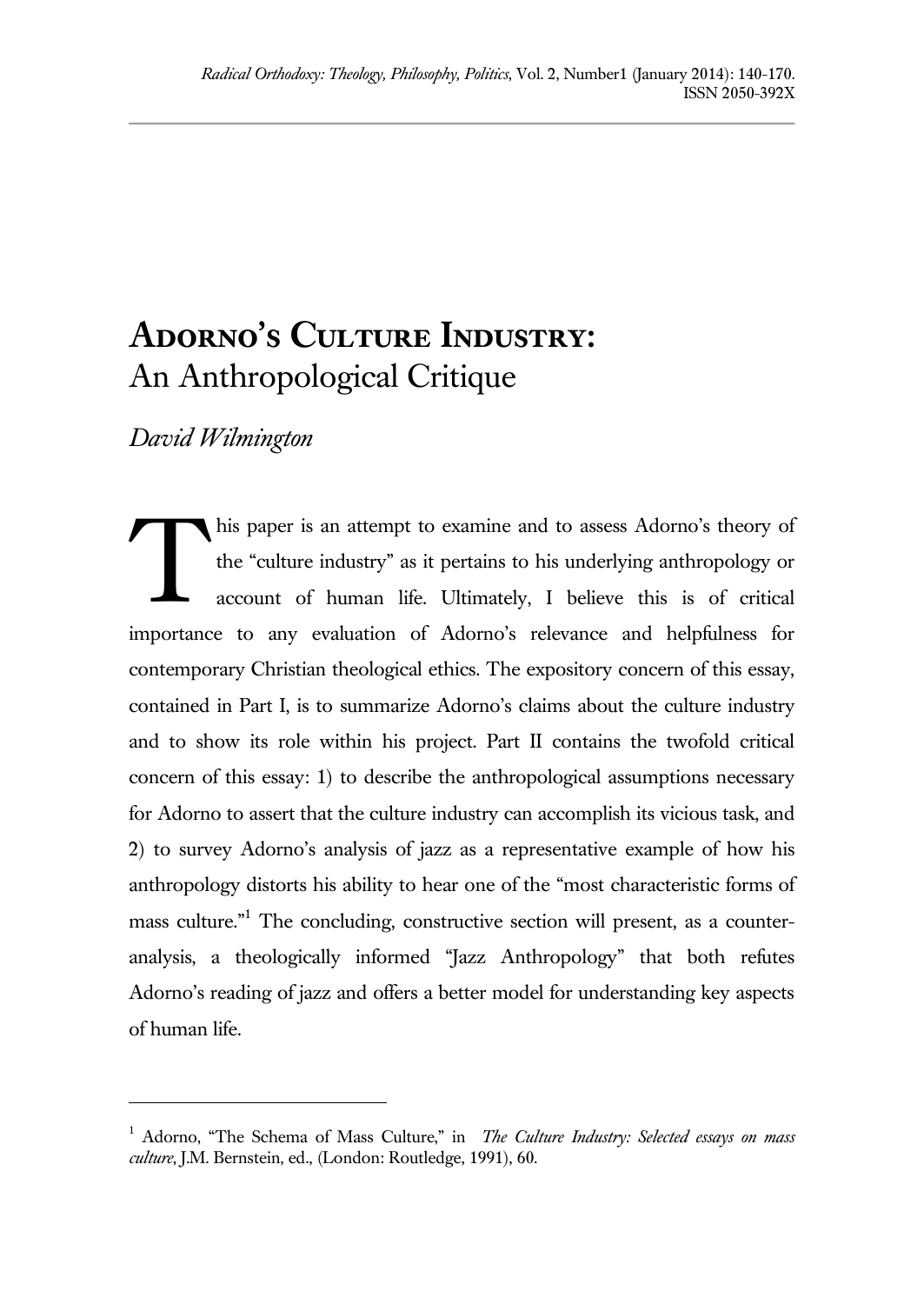My ultimate goal in this paper is to argue that, as we see in his analysis of jazz, the anthropological assumptions and commitments underlying Adorno's sweeping theory of the culture industry cause him to mis-hear, misunderstand, and mis-diagnose critical aspects of the society he hopes to free.

#### **I. Adorno's Diabolus Ex Machina: The Culture Industry**

Theodor Adorno's account of the "culture industry" is, arguably, the most influential diagnosis, analysis, and critique of modern capitalist society and culture of the  $20<sup>th</sup>$  century. His key assertions concerning the systemic effects of capitalist theory (exchange value, commodification fetish) in societies based upon capitalism are regularly echoed in both academic and popular opinion on the current state of affairs in western society. Although the basic elements of his assertion seem to have been in place as early as the late  $1930s^2$ , the core of his account of the culture industry comes in 1944 and 1947, in writing that either appears in or builds off of *Dialectic of Enlightenment.*

Adorno's chapter on the culture industry serves as a kind of case study within the larger argument of *Dialectic of Enlightenment*. Where the preceding chapters dealt primarily with a broadly historical or genealogical statement about the dialectic between myth and enlightenment, a statement which was itself based on broad sociological claims and categories, Adorno presents his culture industry thesis in an attempt to describe the particularly modern apparatus responsible for enforcing a frozen moment of the dialectic. As J.M Bernstein points out, Adorno and Horkheimer, though still solidly Marxists, had already found it necessary to diverge from the traditional Marxist claims about the inevitable "progress"

l

<sup>2</sup> J.M. Bernstein, "Introduction," in *The Culture Industry: Selected essays on mass culture*, J.M. Bernstein, ed., (London: Routledge, 1991), 2 and 4.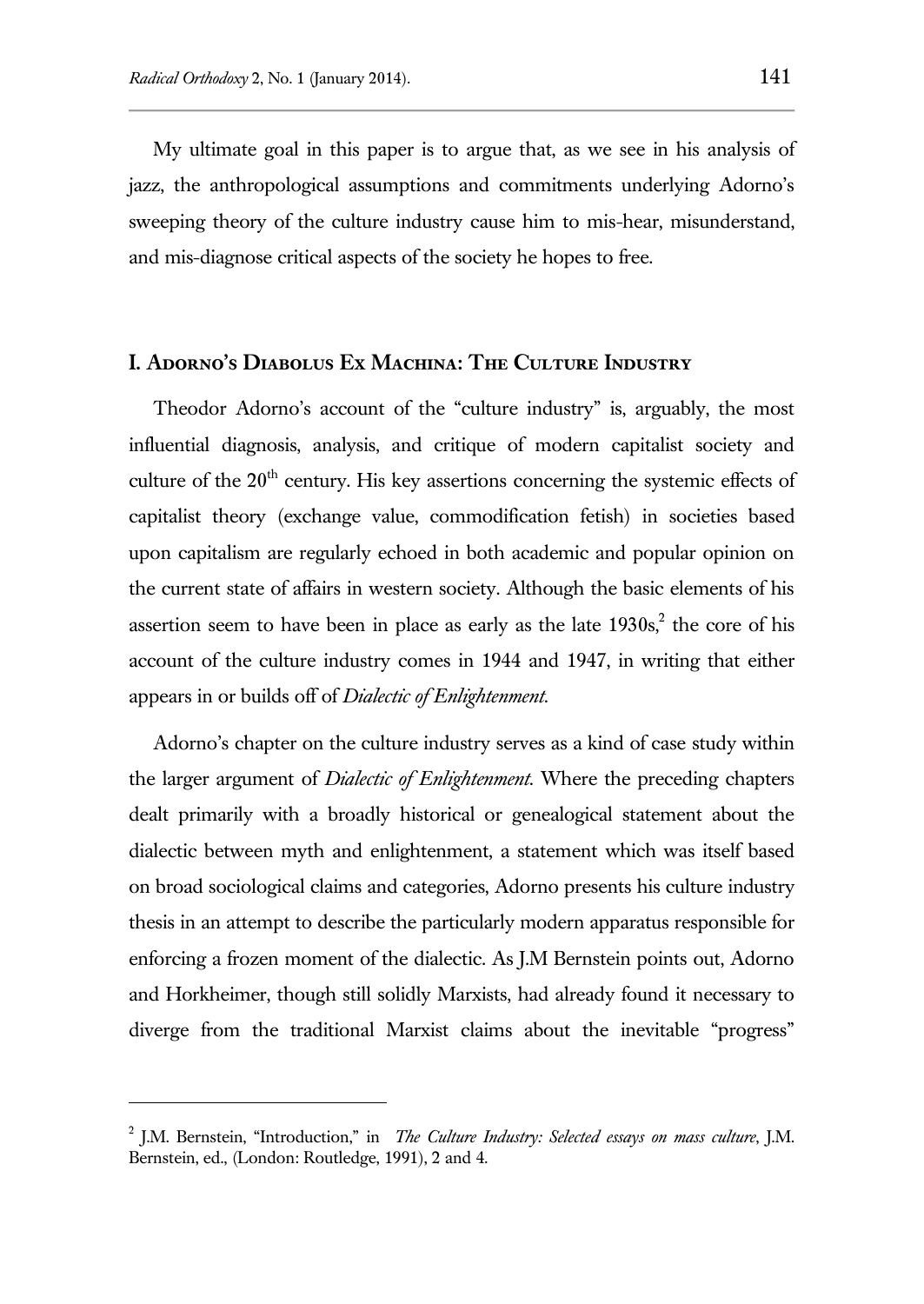beyond the crisis created by industrial capitalism.<sup>3</sup> The basic dynamic of the relationship between myth and enlightenment, though rooted in the antagonistic relationship between human thinking and nature, seems to have been captured and re-inscribed in a much tighter "loop" in the society Adorno observes and attempts to diagnose in the 1940s.

Where the history of enlightenment, whose pre-history is seen already in *The Odyssey*, stretched over more than two thousand years, the modern capitalist industrial system has somehow managed to harness the dynamic of the dialectic for its own purposes, and, like a biological or digital virus, to reproduce its own genetic code in such rapid cycles that one can no longer speak of, or even discern, the actual stages of the dialectic. Every stage is now doomed to exhibit and to reproduce the self-perpetuating characteristics of the virus. Under the conditions of the modern industrial state, enlightenment and myth roll into each other so quickly, in a tightly orchestrated parody of all preceding human history, that the dialectic now issues in a new form of mastery—a tyrannical twisting of desire and the destruction of thought; power that eclipses even the previous mechanisms of economic and political systems.

The question arises then—what accounts for the success and hegemonic stability of the modern, pathological variant of the dialectic that Adorno and Horkheimer describe in the preceding chapters? What kinds of creatures does the culture industry control? In the thesis of the culture industry, Adorno finds a multi-layered mechanism capable of imposing a system so unified and unrelentingly unifying that unity must be both its ontological basis and its telos. However, as I will discuss below, the theory of the culture industry itself proceeds from and is guided by certain anthropological assumptions. Although this section of the study is broadly "expository," it may better be described as a

<sup>3</sup> Bernstein, 3.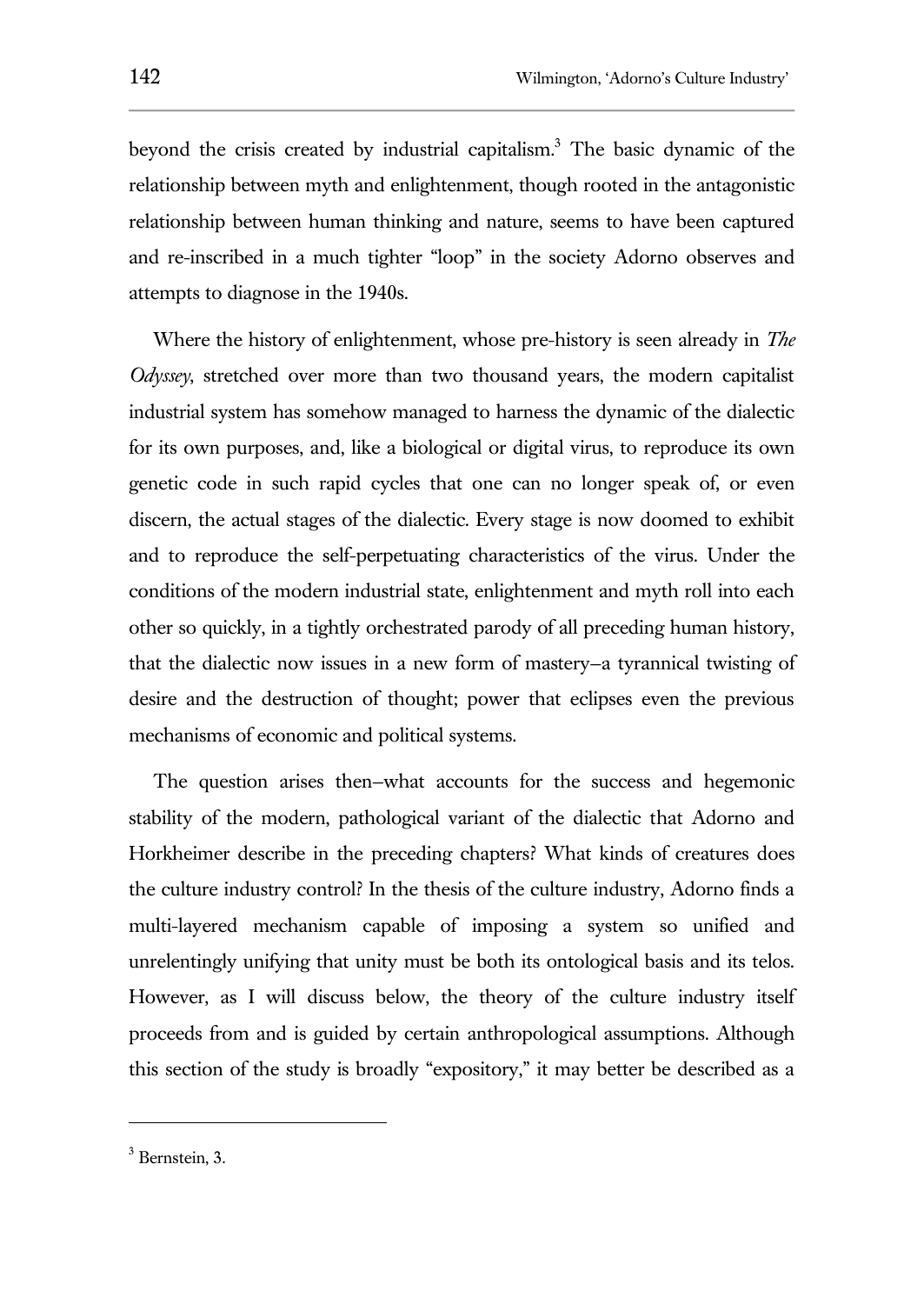"guided close reading" of the chapter on the culture industry: the driving question concerning anthropology informs and guides my attempt to draw out the stages and bases of Adorno's presentation of the culture industry thesis.

#### *A. The Superstructure*

l

*Dialectic of Enlightenment* puts forward a theory of enlightenment as a cyclical dynamic initiated by the necessity for humans to separate themselves from nature.<sup>4</sup> This drive for separation leads to efforts to master nature, which in turn opens up the possibility for (or perhaps guarantees) alienation from nature. Paradoxically, perhaps, this ties enlightenment precisely to nature in that the whole concept of enlightenment *as such* is forever defined by its distance from key aspects of natural life. Because of the role of myth in earlier engagements with nature, in which humans attempted to influence nature without claims to absolute control and mastery—by shamanistic imitation, for example—the modern enlightenment intentionally set itself against myth in an attempt to sever ties with anything that kept humanity linked to nature. Reason, reduced to instrumental thinking that grasps at control and mastery, became a selfprotecting totality, and enlightenment came to be defined by whatever functions of reason ensured the separation from myth and the progress of control.<sup>5</sup>

<sup>4</sup> For more thorough summaries of the broad argument of *Dialectic of Enlightenment*, and of the introductory assertions of the chapter "The Concept of Enlightenment" in particular, see Lambert Zuidervaart, "Alienated Masterpiece: Adorno's Contribution to a Transformative Social Theory," in *After Moderntiy: Secularity, Globalization & the Re-Enchantment of the World*, Ed. James K. A. Smith, (Waco: Baylor University Press, 2008), 106-114.

<sup>5</sup> Max Horkeimer and Theodor Adorno, *Dialectic of Enlightenment: Philosophical Fragments,* Ed. Gunzelin Schmid Noerr, Transl. Edmund Jephcott, (Stanford: Stanford University Press, 2002). The first sections of *Dialectic of Enlightenment* (abbreviated in footnotes hereafter as *DE*) go on to discuss how this only serves to link enlightenment to nature even further, wrapping back around again to myth - but this aspect of the analysis goes beyond my focus here.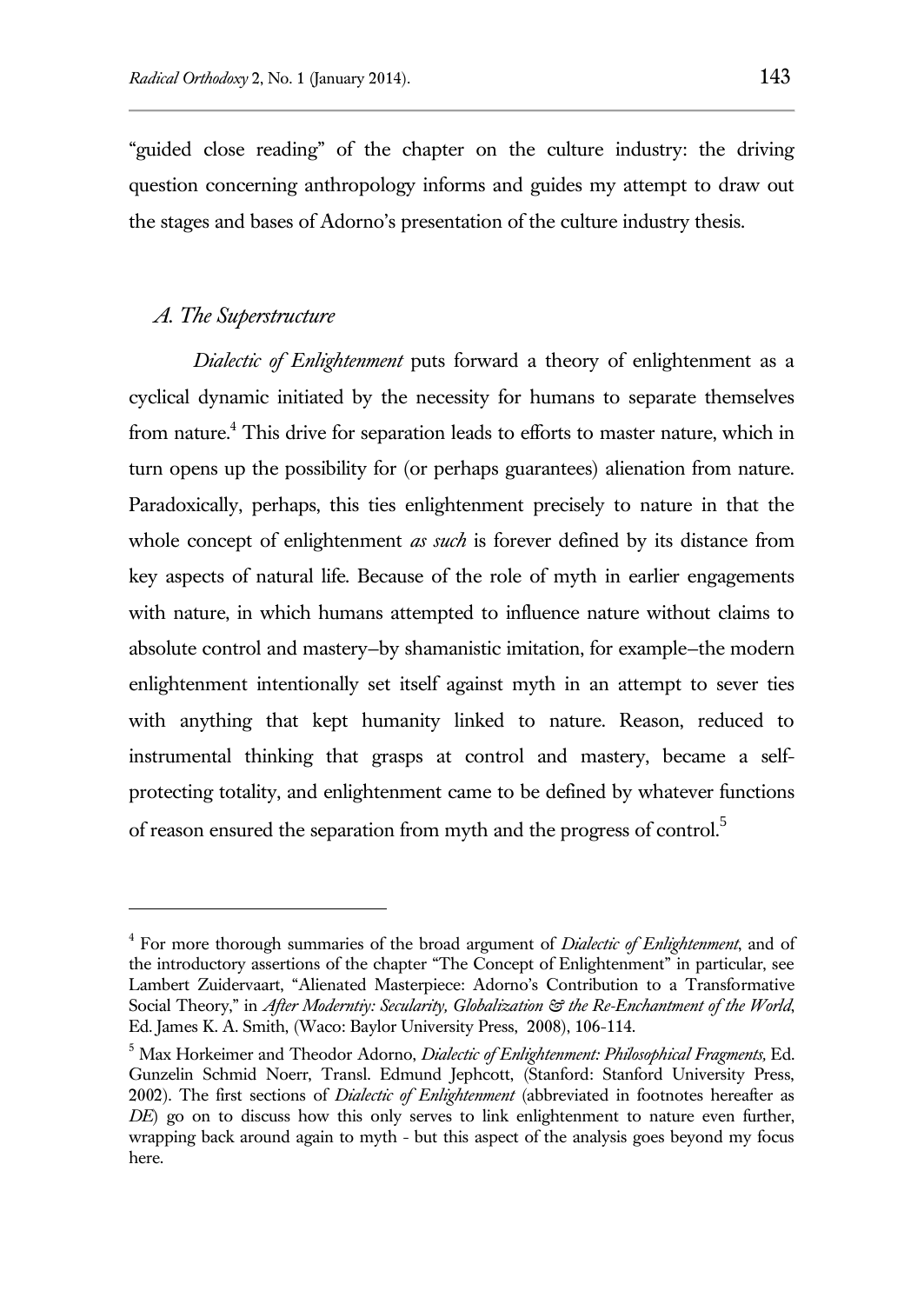With this historical and conceptual understanding of enlightenment's dialectic in mind, we may observe that Adorno spends most of his time discussing the higher levels of the entire structure. In these regions, he observes the effects on people—the occupants of cities, consumers, watchers of film and TV, radio listeners—caused by the products of the culture industry, while occasionally descending to touch (briefly) on the underlying cause of the culture industry. It is a deeper structure, then, which actually provides the various but interlocking cogs visible in the machinery of the culture industry.

J.M. Bernstein notes that the chapter on the culture industry is "'even more fragmentary'" than the already fragmented whole that makes up *Dialectic of Enlightenment*. <sup>6</sup> While this is true—Adorno's rejection of a linear argument moving through necessary steps of assertion and proof is never clearer—it is still illuminating to place side-by-side the elements he chose as building blocks for his own fragmentary thesis. The first major section establishes unity as the chief characteristic and goal of the culture industry. The apparent chaos of culture in the late 1940s was in fact merely the superficial symptom of a virus that infects everything with sameness. Technology is simultaneously the excuse for and the means of producing a hegemony of re-production. This is an important key to the success of a system that enforces sameness via the appearance of offering a multitude of differences in the form of choices.

In a brief reference to the "schematism" of Kantian epistemology, Adorno notes that the culture industry is not the root of the problem—it is

<sup>6</sup> J.M. Bernstein, "Introduction," in *The Culture Industry: Selected essays on mass culture*, J.M. Bernstein (ed.), (London: Routledge, 1991), 7. Bernstein is quoting introductory material from the 1973 Cumming translation of *Dialectic of Enlightenment*. Throughout my exposition of *DE* in Part I of this paper, I have summarized Adorno's argument in sections corresponding to the one-line breaks supplied in the Noerr/Jephcott edition. For example, pp. 94-98 present the opening claims regarding false distinctions and difference, pp. 120-124 present claims concerning the destruction of tragedy via social control, and so on. Obviously, there are many areas of overlap between these sections, but, as I hope is clear, the editors have presented the text in a way that allows us to see the major focal areas of Adorno's account.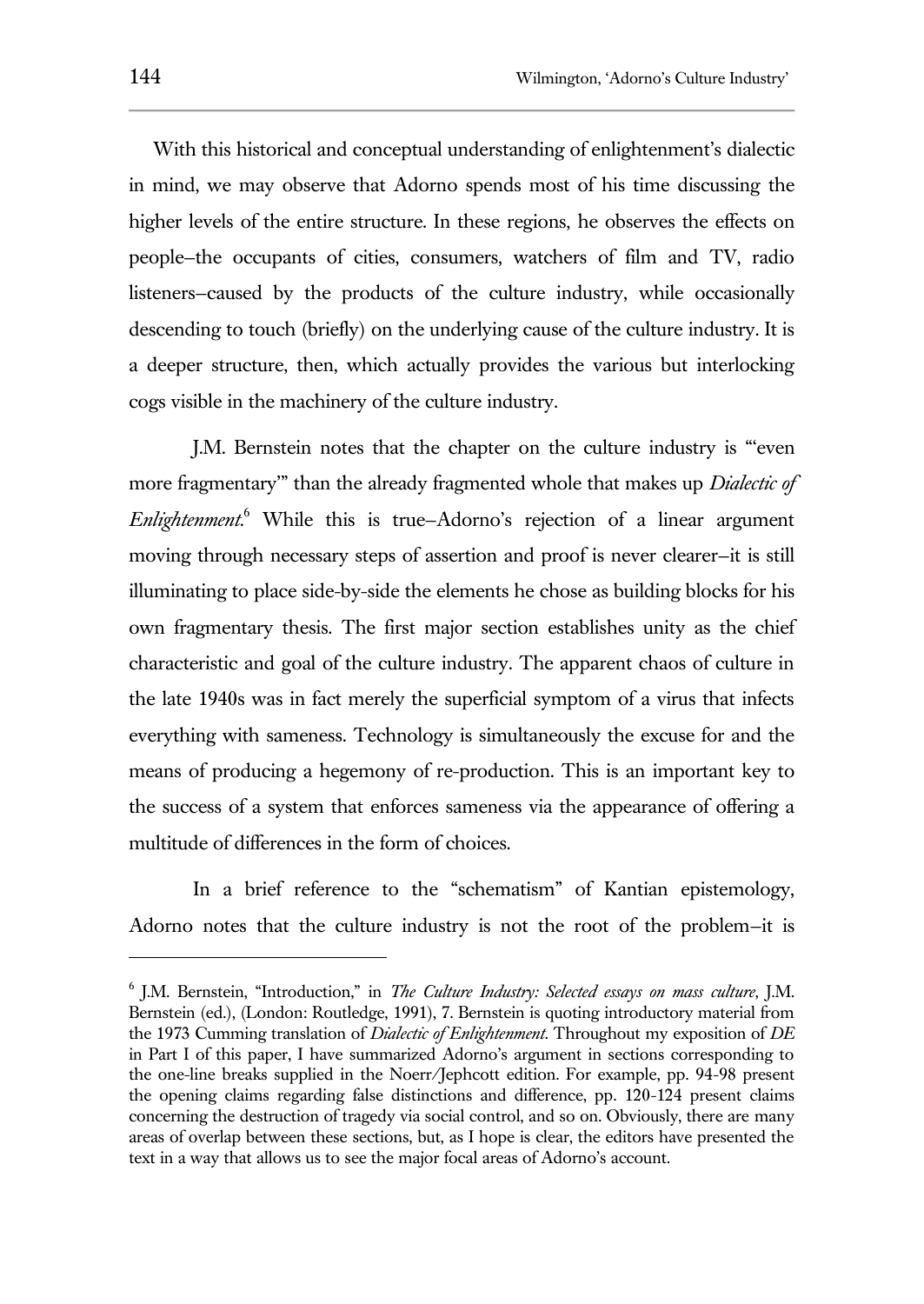merely operating via the rules of an even more fundamental schema. In the next section I will return to Adorno's crucial invocation of Kant, but it is sufficient for this overview to note that when Adorno locates the culture industry within his broadest view, he understands it in epistemological terms: "The whole world passes through the filter of the culture industry."<sup>7</sup> This filter enforces sameness even via the material artifacts of culture; the products themselves, by virtue of their own reproducibility, stamp everyday existence, including language, with the imprint of the fundamental schema and call it "natural."<sup>8</sup> Since Adorno defines artistic transcendence as moments of "discrepancy"—seeing harmony as a "questionable unity of form and content" and a "passionate striving for identity" the regularity of the false art of the culture industry is no different than any other mechanically reproduced product.<sup>9</sup> Whatever the language of style, genre, technique, and idiom may once have contributed to the understanding of real art, those categories now serve only to help with the administration and control of a unified culture of non-culture.

He next turns his attention to the ways in which the capitalist production and market mechanisms can be seen working throughout the systems of control operative within the "superstructure" of style and technology. All so-called entertainment offers only the repetition and prolongation of work. It is in this context that Adorno offers his famous invective against the parody of laughter, for only a parody of reconciliation or joy is capable under the conditions of capitalism. Even "pure amusement" and "mindless artistry" are forced to justify themselves according to "organizational reason": even the purposeless and

<sup>7</sup> *DE,* 98.

<sup>8</sup> Ibid., 100-101.

<sup>9</sup> Ibid*.*, 103. Here, as in most other cases where Adorno discusses "identity," he has in mind the attempt to dissolve differences into a single (false) identity. Concerning his comments on harmony, I address this strange misunderstanding below.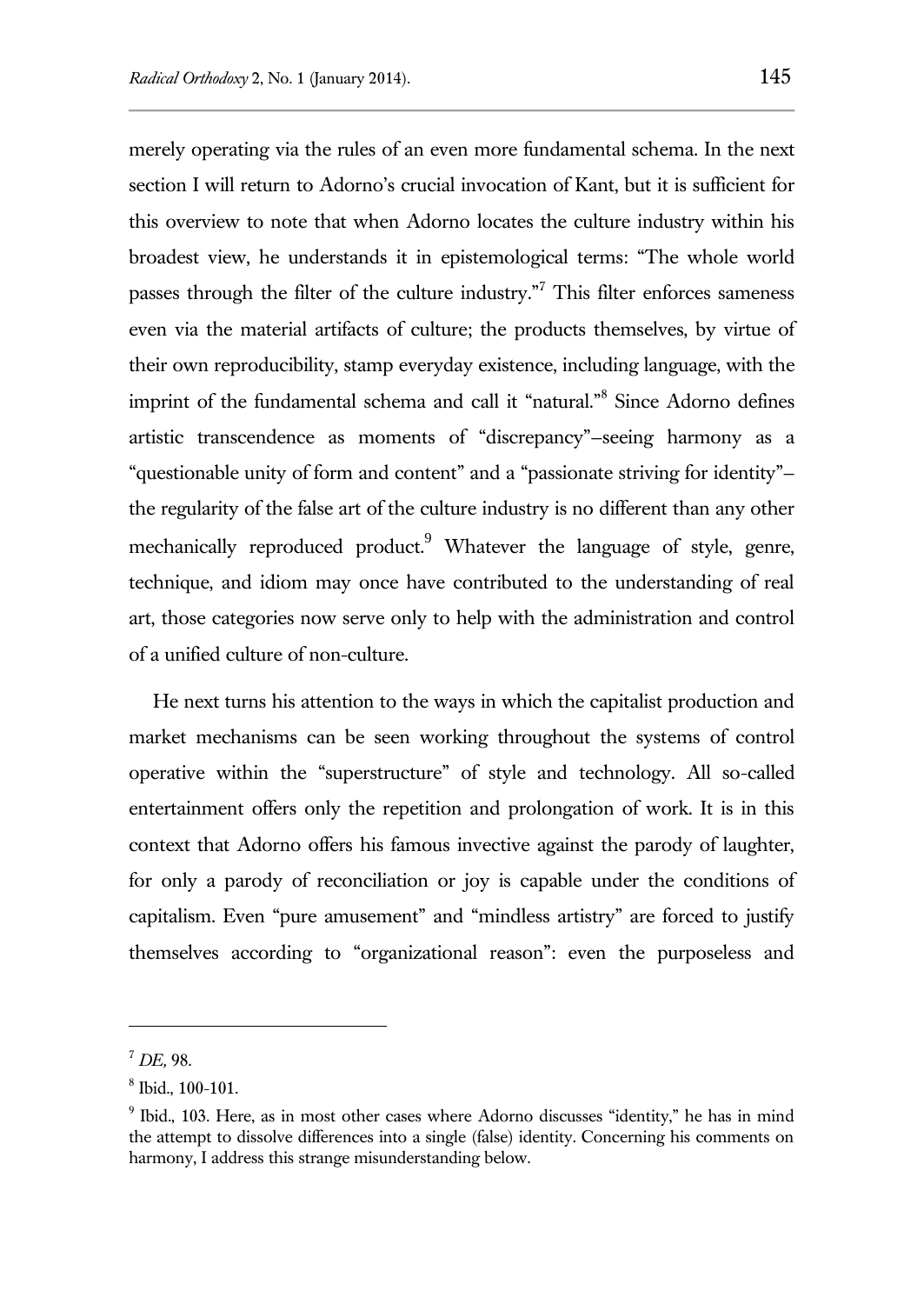meaningless must either be eradicated or intellectualized into a form or context that reproduces the untruth of the product called "meaning."<sup>10</sup>

Adorno next addresses the dynamics of entertainment and amusement as actually oriented to agreement and powerlessness. Because the culture industry claims to concern itself with what people want while simultaneously seeking to annul people as thinking subjects, life within the culture industry is a life spent under the thrall of total deception.<sup>11</sup> Once they cease to be thinking subjects, human beings function almost like commodified objects—even to the extent that, as in Adorno's interpretation of exchange value, "everyone amounts only to those qualities by which he or she can replace everyone else  $\dots$  [a]s individuals they are absolutely replaceable, pure nothingness."<sup>12</sup>

# *Perverse Coincidences of Opposites*

With this presupposition about total commodification in mind, Adorno's assertions about the destructive influence of the culture industry grow even more dire. He identifies several possible objections which might seem to undercut his description of an already-dominant, all-encompassing system, and, one by one, asserts that any seemingly contradictory characteristic of modern life is in fact already absorbed by, and made to serve, the system. "Chance and planning become identical" because "those in control" can raise up any of the interchangeable masses to, for example, win a competition or to become an engineer. The illusion of spontaneity and contingency serves to disguise "the web of transactions and measures into which life has been transformed," but

<sup>10</sup> Ibid*.*, 114-115.

<sup>11</sup> *DE*, 115-116.

 $12$  Ibid., 117.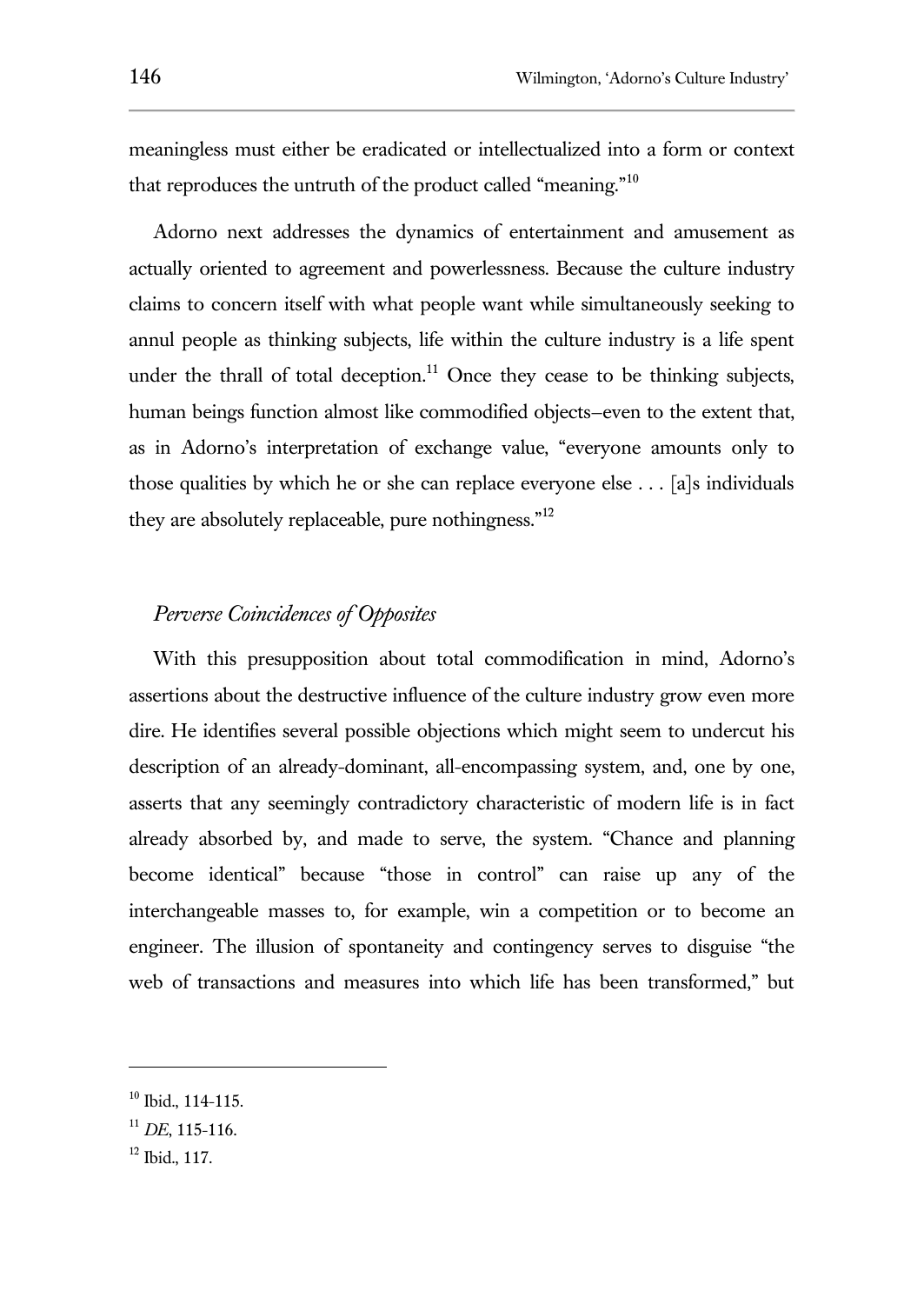actual existence is inscribed in a formula which accounts for all variables.<sup>13</sup> Accordingly, even the invocation of nature over against the industrial serves merely to underwrite the industry: "Nature, in being presented by society's control mechanism as the healing antithesis of society, is itself absorbed into that incurable society and sold off."<sup>14</sup>

So complete is the deception that Adorno, in one of his most provocative assertions, finds that the merely formal freedom of the present (i.e., "late capitalism") is a prison, anticipated by the concentration camp, but now guarded by "a system of churches, clubs, professional associations, and other relationships which amount to the most sensitive instrument of social control."<sup>15</sup> This is one of the highest levels of the superstructure of society—a realm in which even social welfare and caregiving are merely masks for a system concerned only with increasing production and with bringing "the last private impulse under social control."

Even tragedies cannot provide the jolt necessary to disrupt the control of such a society. The tragic is recognized, but rather than allowing it to challenge the totalizing claims of the culture industry, the system appropriates tragedy as either an unavoidable anomaly (and proof that the truth is not glossed over) or as a childish version of just punishment for non-conformity.<sup>16</sup> In fact, by naming a category of routine events "tragic," or rather by inscribing tragic events into the routine, the culture industry disguises the evidence of its own failure by inscribing it as yet another variable in the formula: "Even the worst outcome . . . still confirms the established order and corrupts tragedy."<sup>17</sup>

 $13$  Ibid.

l

<sup>15</sup> Ibid., 120.

<sup>14</sup> *DE*, 119.

<sup>16</sup> Ibid., 121-122.

<sup>17</sup> Ibid., 123.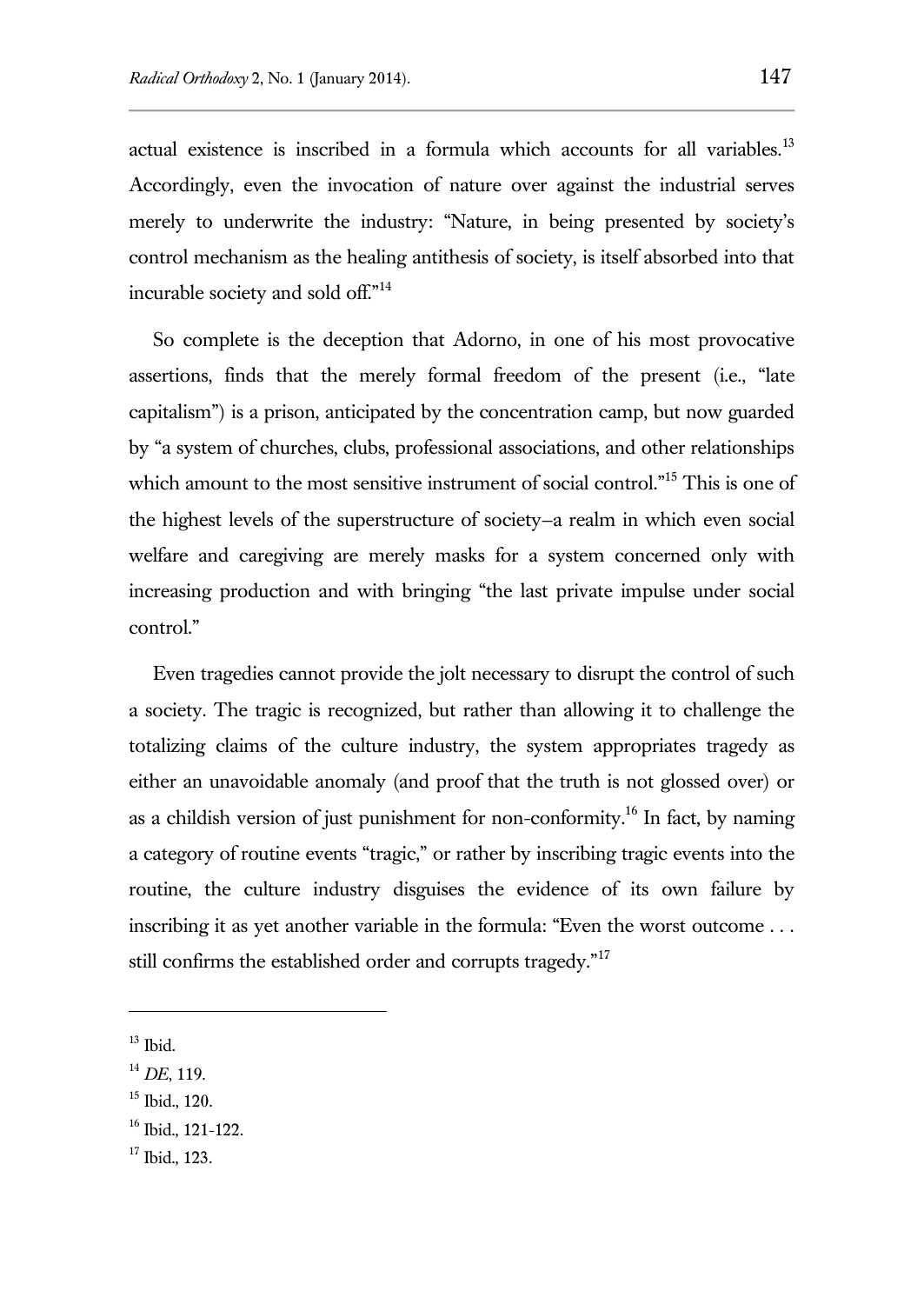Where the substance of tragedy was once made up of "the antithesis between individual and society," such that it (quoting Nietzsche here) "glorified 'courage and freedom of feeling in face of a mighty foe, sublime adversity'," modern tragedy is diluted "in the void of the false identity of society and subject"—a demonic and fascist integration forced upon the subjects of "those in command," that is, the subject victims of capitalist monopoly.<sup>18</sup> The image of this void in which the subject and society are flattened together in a false identity sets the scene for the final two sections of the chapter on the culture industry, in which Adorno presents the effects on the notions of the self, individuality, and ultimately and most insidiously—language.

# *One false individualism for all*

Returning explicitly to the notion of commodification as the tool for the manipulative twisting of otherwise legitimate goods, Adorno next addresses "pseudoindividuality" as the primary mode of selfhood promoted by the culture industry. Blaming the "class-determined form of self-preservation" for limiting individuation to "the level of mere species being," Adorno lashes out at a pseudoindividuality founded upon a "socially conditioned monopoly commodity misrepresented as natural." Superficial effects and gimmick-based caricatures are the substance of such "individuality," and it could never have been otherwise given the essential sameness enforced at the deepest structure of society. In a sentence typical of his most damning assertions, Adorno diagnoses a closed system, impenetrable because of its overreaching economic theory: "Every bourgeois character expressed the same thing, even and especially when deviating from it: the harshness of competitive society." When the competitiveness of the market reduces individuation to mere self-serving

<sup>&</sup>lt;sup>18</sup> *DE*, 124. Adorno replaced "monopoly" with "those in command" in the 1947 revision.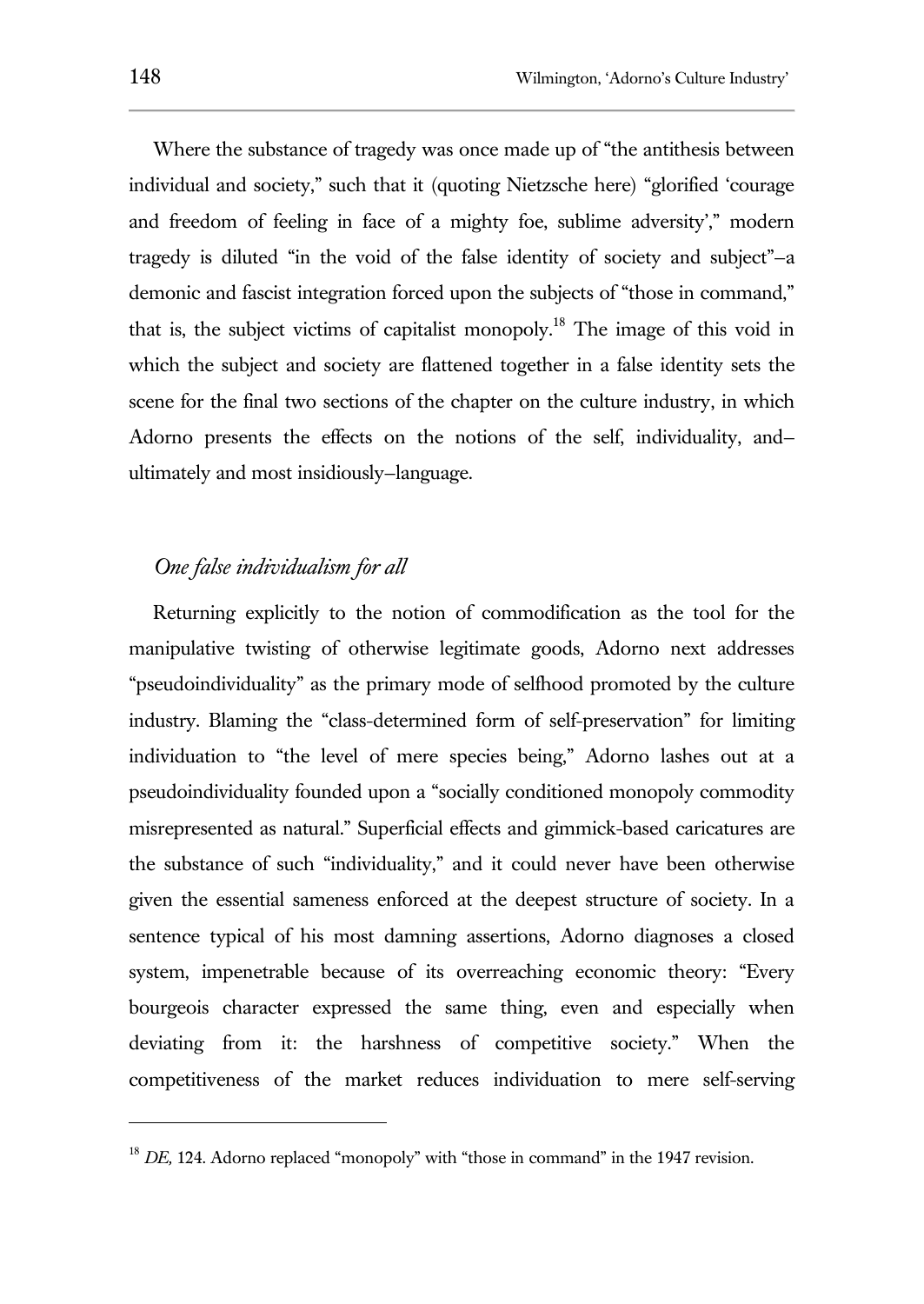individualism, otherwise positive developments like technology are forced to serve the machines of the culture industry and its underlying schema.<sup>19</sup>

Adorno's subsequent equation (or close approximation) of the typical citizens in western capitalist society with Nazis—they "are virtually already Nazis" touches upon a key assertion.<sup>20</sup> For Adorno, fascism and western democratic industrial capitalism are in their essences the same. The genocidal, openly militaristic imperialism of Germany under National Socialism is only superficially different from—and essentially no worse than—the subtly manipulative systems of the seemingly free and democratic west.<sup>21</sup> As Stephen Crook puts it, Adorno's analysis leads him to conclude that "the rantings of a [anti-Semitic preacher] Martin Luther Thomas or a Hitler play on the same regressed character structure as do soap operas and astrology columns. The rhetoric of fascist propaganda is simply a less censored version of the ubiquitous rhetoric of the culture industry. $n^{22}$  Once again, we see that the culture industry itself merely serves to package, distribute, and endlessly recreate the poison produced in the heart of the society.

Pseudoindividuality promises individuation via individuality, but the true message, the elevation of imitation—of the film hero himself and of the mode of production that supplies him to the public—helps to accomplish the destruction

<sup>19</sup> *DE*, 125.

 $20$  Ibid.

 $21$  This claim, which today is ubiquitous in many academic and political circles, may have been first articulated by Adorno here in 1944 – at least in the context of a politicophilosophical analysis of culture. In 1950, Adorno suggested and described a psychological basis for this phenomenon in *The Authoritarian Personality*. More recent commentators, such as Slavoj Zizek, for example, continue to echo Adorno's thesis about violent atrocities being representative, rather than anomalous, of the underlying character of both fascism and western democratic capitalism.

<sup>22</sup> Stephen Crook, "Introduction," *Adorno: The Stars Down to Earth and other essays on the irrational in culture*, (London: Routledge, 1994), 14. See his summary of Adorno's explanation of the relationship between fascism and violence (9).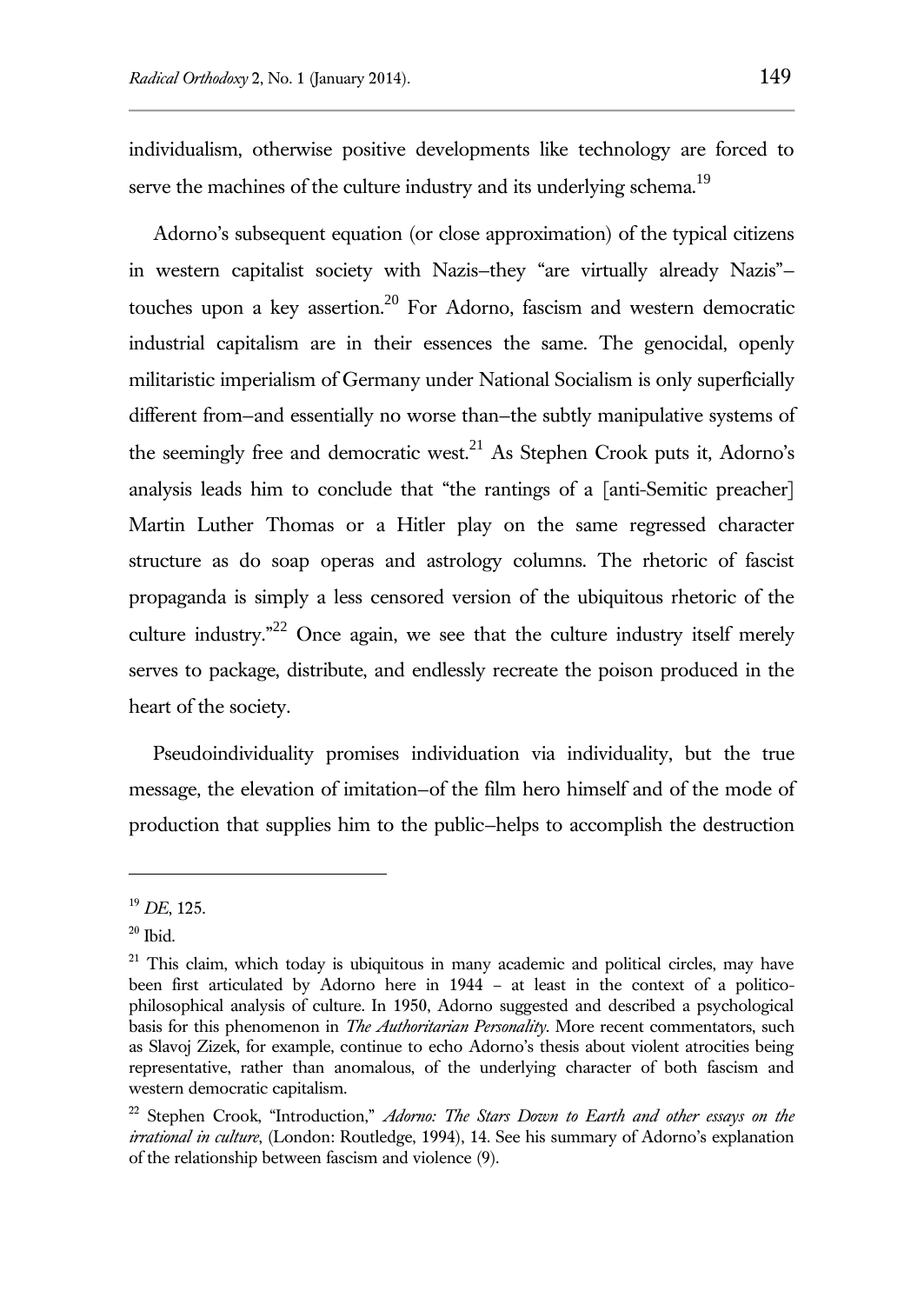of human thought, and of any hope that the system might be beaten. "[T]he fact that the concept of human life ever existed is already forgotten," Adorno claims, in "the synthetically manufactured physiognomies of today."<sup>23</sup> Advertising and the commodification of beauty and art stamp the dominance of imitation on everything because of the underlying schema—the economic substructure which governs absolutely and absolutely governs every aspect of the superstructures of society–such that it rules culture, politics, and even the potential for human thought.

This concluding section of the chapter on the culture industry builds in intensity precisely as it returns again and again to a parallel critiques of, and equivocating comparisons between, life under Hitler's Reich and life under western capitalism. The medium is the message: the radio broadcast of a symphony is not substantively different from the broadcast of a Hitler speech. As art is destroyed, so too does culture-as-commodity impose the evil of the law of exchange even into language, so that no formulation of thought—even that directed toward resistance  $-\text{can}$  escape serving the system.<sup>24</sup> Like the special effects, tricks, and "montage character" of film and the culture industry as a whole, language is only allowed "to designate something and not to mean it." Words are reduced to their exchange value, just as the cinematic representation of time and action passing in a montage are merely correlations to an event or events.<sup>25</sup> Language becomes mere data that is either suspicious or useless when it attempts to provide anything more than mere data.

Since this anemic version of language is easily manipulated by means of propagandistic usage or fashionable semantic fads (perhaps like the current "memes"), distributed by "advertising bosses" or by German fascists, both

<sup>23</sup> *DE*, 126.

 $24$  Ibid., 131.

<sup>25</sup> *DE*, 132-133.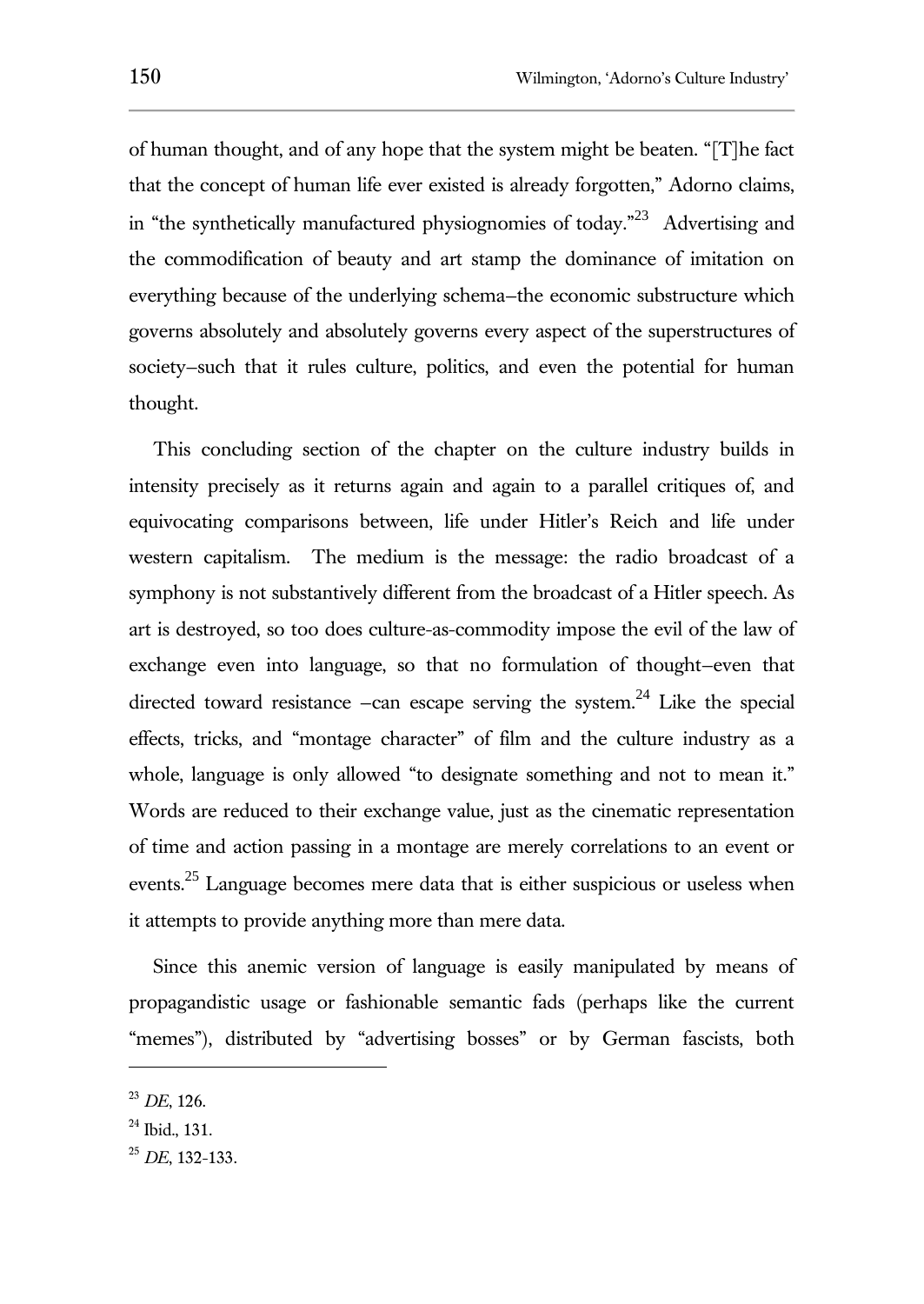totalitarians, Adorno finds that "countless people" essentially speak, and therefore think, in the linguistic equivalents of brand names. The language and gestures common to society are "more deeply permeated by the patterns of the culture industry than ever before, in nuances still beyond the reach of experimentation."<sup>26</sup> Freedom is "freedom to be the same," and the self becomes "an apparatus which, even in its unconscious impulses, conforms to the model presented by the culture industry."<sup>27</sup>

## *B. The Ground(ing) Floor: The Schema*

How does this invincible system work and ensure its unwavering power? Recall my earlier comments about Adorno's invocation of the Kantian "schema," which categorizes raw data for processing by human reason. In this key passage, Adorno identifies the germ of the culture industry's enforced sameness as that which has taken the place of Kant's "secret mechanism within the psyche" that preforms "immediate data to fit them into the system of pure reason."<sup>28</sup> Where this Kantian notion of an inner schematization is still active, in that the subject itself relates the data to concepts, the influence of the culture industry preempts all classification by the consumer herself by pre-classifying everything. This is not merely a question of broadcasting or enforcing a *system* of classification. In some way, "the schematicism of production" itself pre-classifies all products of the culture industry. The schema, the classification, somehow *inheres* in the products because they have been created under the material conditions of industrial capitalism. This manipulated and manipulating schema is a modern

<sup>26</sup> Ibid., 134-135.

<sup>27</sup> Ibid.*,*136.

<sup>28</sup> *DE*, 98.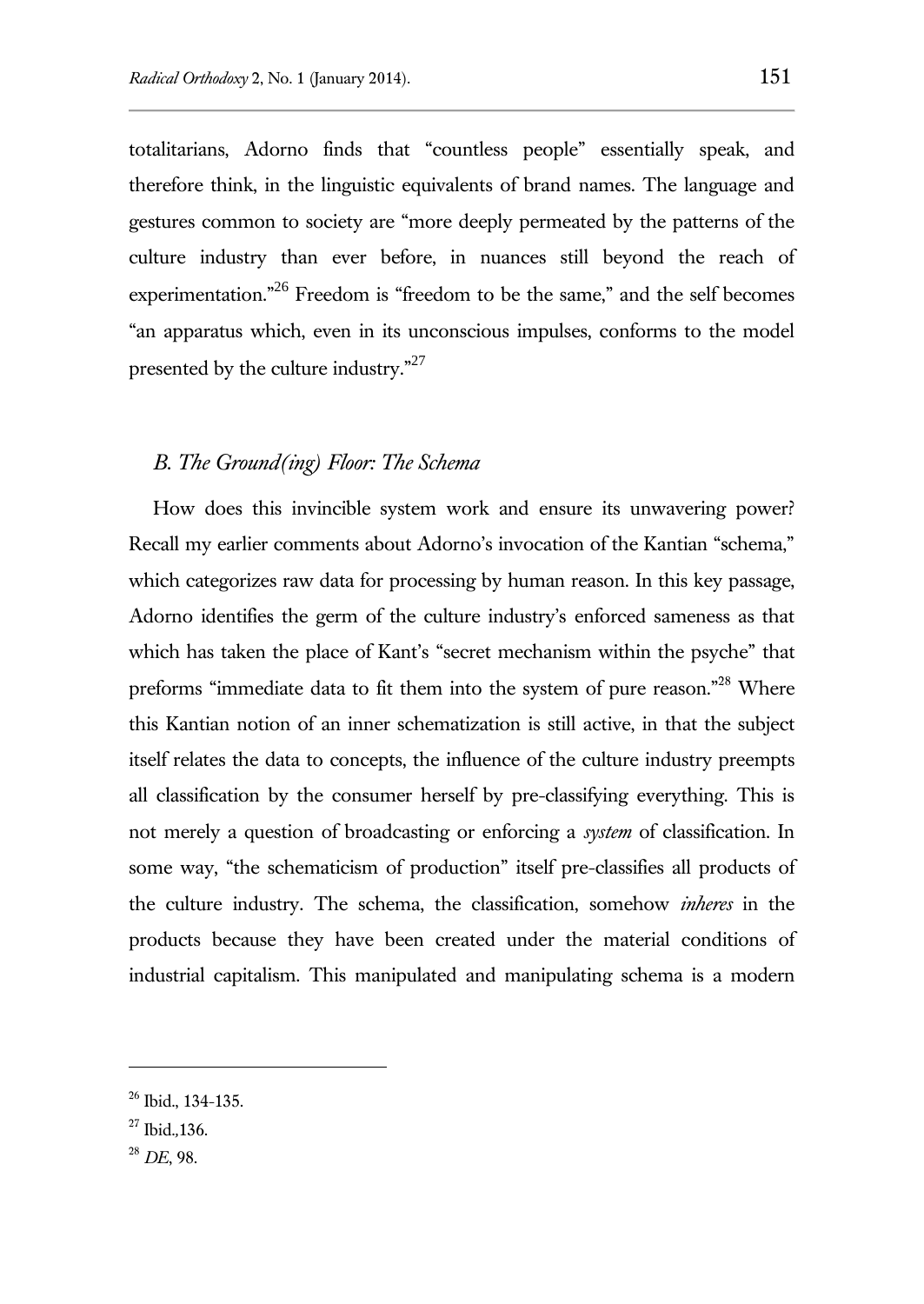mechanism which preempts the work of the relatively active mechanism posited by Kantian epistemology.<sup>29</sup>

Here Adorno makes a key claim which reveals his most basic diagnosis: the planning of this mechanism "is in fact imposed on the industry by the inertia of a society irrational . . . and this calamitous tendency, in passing through the agencies of business [monopolistic agencies] takes on the shrewd intentionality peculiar to them."<sup>30</sup> The suppliers or producers of the culture industry and the culture industry itself are merely effects of a deeper structure. For this tighter focus on Adorno's use of the Kantian "schema," we may look not only to the sections of *Dialectic* in which he addresses it directly, but also to an essay written as "a continuation of the 'Culture Industry' chapter" of the *Dialectic.* Entitled "The Schema of Mass Culture," the essay pushes even further Adorno's claims about the extent to which all experience, thought, and behavior is preformed, and therefore controlled, by the epistemological schema underlying the culture industry.<sup>31</sup>

The primary characteristic operative in the "pre-digestive" function of the schema is a commercial commodification of all experience—intelligible and sensory. Since this structure is at the foundation of all society, deeper than the culture industry itself, Adorno claims that even the qualities and tendencies which seem to contradict his diagnostic analysis are actually part of the system. For example, the virtue of adaptation, trumpeted as a hallmark of freedom in industrial society, in fact serves to destroy all traces of real conflict. Via the

 $29$  Ibid.

 $30$  Ibid.

<sup>31</sup> In "The Culture Industry Reconsidered," in *The Culture Industry: Selected essays on mass culture*, J.M. Bernstein (ed.), (London: Routledge, 1991), 85, Adorno explains that "mass culture" was the word used in the original drafts of *Dialectic of Enlightenment*. He and Horkheimer changed this to "culture industry" in order to deny aid to the supporters of mass culture who claimed that their "culture" arose from the "masses" themselves.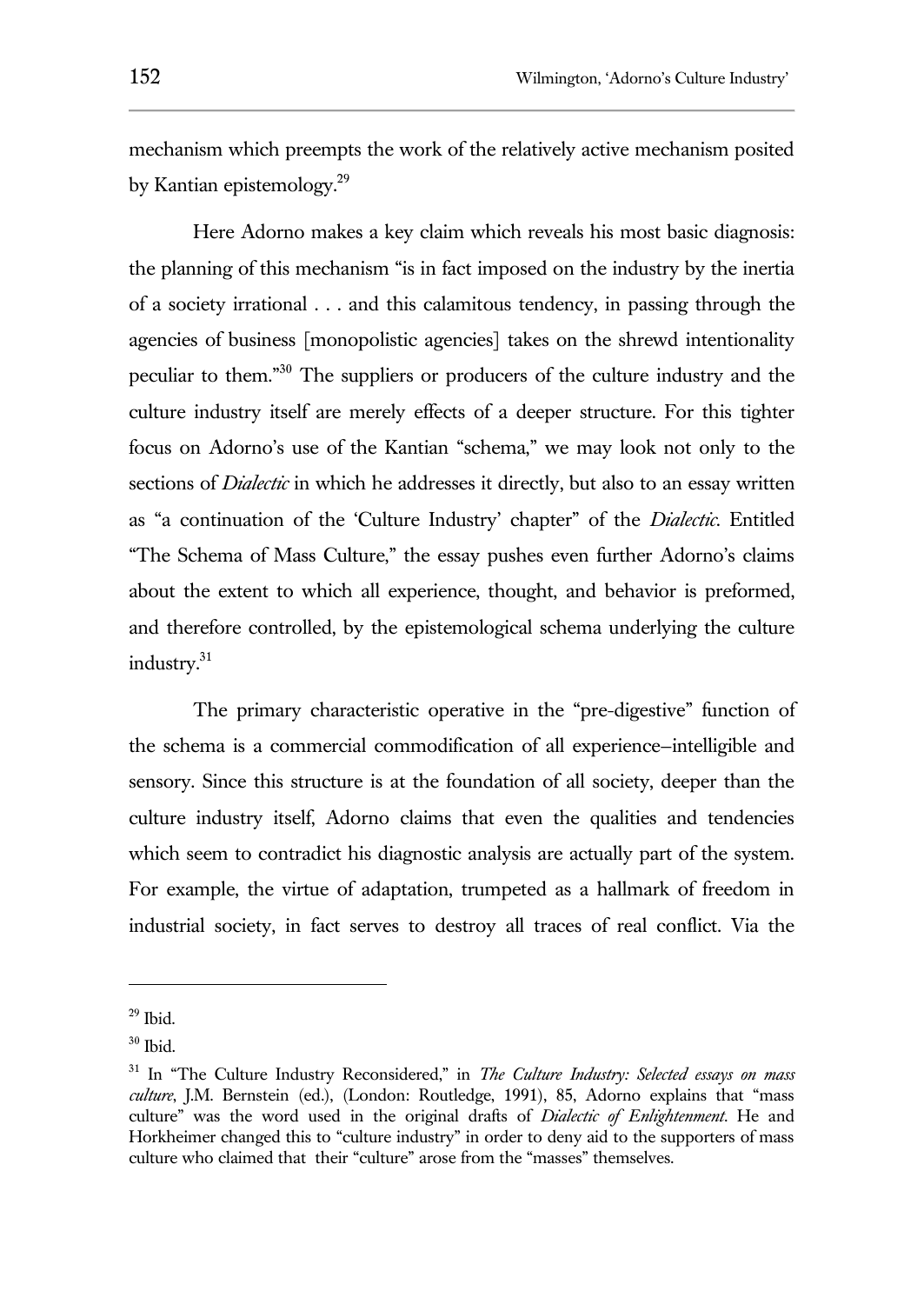"adaptive character" of the epistemological schema itself, mass culture has a "monopolistic filter which protects it from any external rays of influence which have not already been safely accommodated within its reified schema."<sup>32</sup> This claim requires serious attention, for a similar logic underlies one of Adorno's most frequently deployed, and most influential, argumentative tactics: the enlistment of seemingly contradictory phenomena as evidence in support of his claims.

In this first example, Adorno describes adaptation, normally understood as a process of recognition and change in response to difference, as a tool for ensuring sameness which obviates the possibility of all real conflict. He describes a hegemonic, reflexive drive to force a synthesis or reconciliation that undercuts the potentially truth-serving function of real contradiction.<sup>33</sup> It is a "false reconciliation, the absorption of every negative counter-instance by an omnipotent reality, the elimination of dissonance in the bad totality."<sup>34</sup> Accordingly, those living in mass culture suffer from the delusion that they are involved in constant engagement with, and enlightened accommodation to, difference—while both the terms of engagement and accommodation are actually predetermined by the schema. Characteristically, Adorno points to the realm of art in order to demonstrate these dynamics: the experience of art, an activity reliant upon the recognition of real difference and conflict, $35$  has been supplanted by the evaluation of art in the form of information.

Of course, the culture industry is the natural conduit through which information flows, and the qualities of each department—whether music, film,

<sup>32</sup> "The Schema of Mass Culture," in *The Culture Industry: Selected essays on mass culture*, J.M. Bernstein (ed.), (London: Routledge, 1991), 53-84. 58.

<sup>33</sup> Ibid., 70.

<sup>&</sup>lt;sup>34</sup> "The Schema of Mass Culture," 67.

<sup>35</sup> Ibid.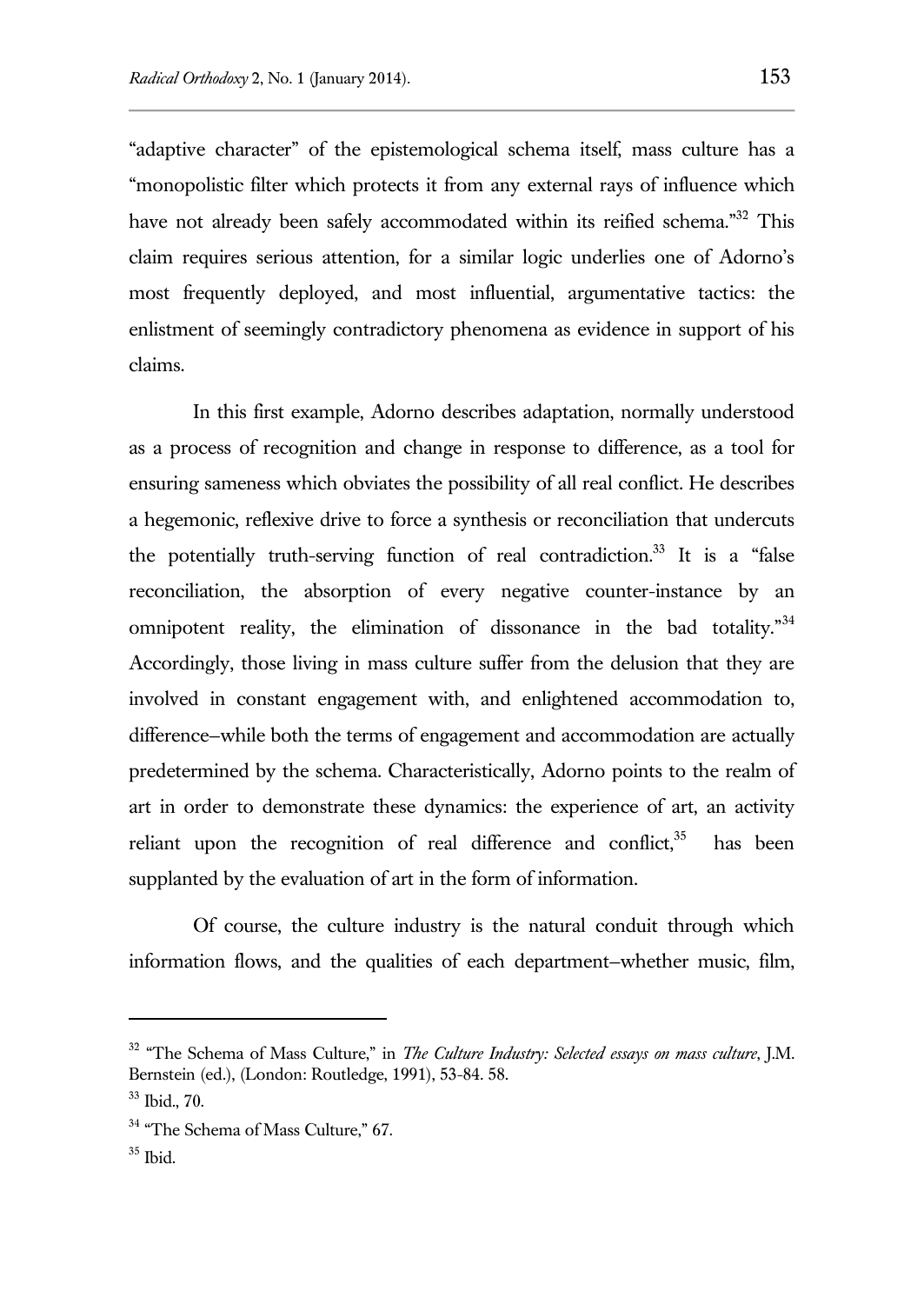education, et. al.—serve to add an additional layer of manipulation via the kind of sameness and repetition peculiar to each. At its root in the schema, however, it is the preformation of epistemology into easily commodifiable units. Here is the fundamental for which the culture industry is a faithful overtone: thought is starved of anything not reduced to the quanta of the marketplace. The character of this data is governed by "the iron law that the information in question shall never touch the essential, shall never degenerate into thought."<sup>36</sup>

# *(Pseudo) Knowledge Is (Enslaving) Power*

Adorno's explanation of the enforcement of this law reveals that the schema itself originates in the rule of the monopoly—his choice of epithets in 1944 for industrial capitalism.<sup>37</sup> Where the supply and promotion of traditional commodities might delude people into assuming that value inhered in an object, the system Adorno attempts to diagnose limits people to finding value *only* in the pre-commodified information, whose standards of "accuracy" (itself a category imposed for the purposes of control) can be manipulated to oppose any thought.<sup>38</sup> The information allowed by the system informs us only about mass culture itself: it is "a system of signals that signals itself."<sup>39</sup> Since the system holding the reins of every aspect of society is the system of industrial capitalism, it is no surprise to find an endless desire for information—spurred on even at the self-identified "popular level" by the social need to be in-the-know, to gain the prestige of being "well-informed."

<sup>36</sup> Ibid., 73.

<sup>37</sup> See Editor's notes at end of *DE* for list of and explanation of changes between 1944 and 1947 editions.

<sup>&</sup>lt;sup>38</sup> "The Schema of Mass Culture," 73.

<sup>39</sup> Ibid., 71.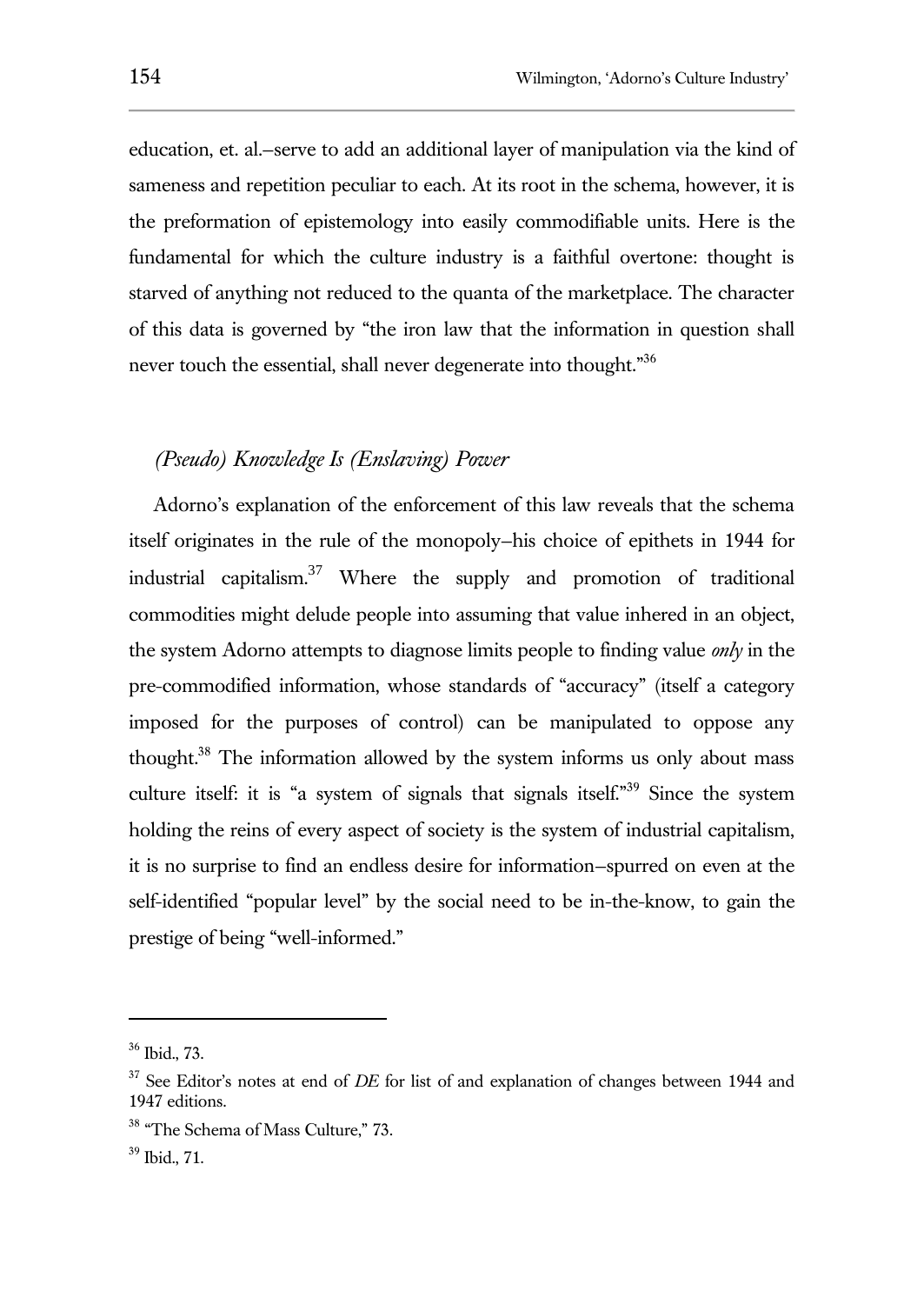This endless desire expresses itself in a kind of frantic curiosity, a link for which Adorno finds qualified support in Heidegger. Although agreeing with him that this kind of curiosity is the "cement of mass activity" and reflects a fundamental "fallenness," Adorno rejects forcefully Heidegger's assertion that it is a quality of man as such. This assertion is "an injustice" that virtually makes "the victim responsible rather than the jail-keeper. $n_{40}$  In Adorno's metaphor, the system of industrial capitalism is the jail-keeper, responsible for the imprisoning "anthropological sediment of that monopolistic compulsion to handle, to manipulate, to absorb everything, the inability to leave anything beyond itself untouched. $141}$  Via the tool of the culture industry, the underlying schema enforced by capitalism corrupts curiosity, infecting it with a blindly passionate intensity, a fetish that destroys what value there may be in having more information. The actual data, so anxiously craved, becomes irrelevant for anything essential—for thought—because the consumer of information is nothing more than a well-informed buyer, scouring the market for a good deal. $42$ 

Adorno also offers an account of the mechanism by which the schema of mass culture invalidates, and therefore renders impotent, any information that might allow for thought. Once information is defined solely as data, as "facts" that can be easily arranged in order to be grasped quickly, as that which can be "recognized, subsumed and verified," everything in tension with that schema must—by definition—be rejected "as idiocy or ideology, as subjective in the derogatory sense."<sup>43</sup> This is consistent with one of the introductory assessments of enlightenment itself from *Dialectic*. Adorno—here as secondary author and editor to Horkheimer—stresses the effects of the "mathematized world" created

<sup>40</sup> Ibid., 72.

<sup>&</sup>lt;sup>41</sup> Ibid. This reading of curiosity would, no doubt, benefit from a comparison and contrast with Augustine's comments on *curiositas* in, among other places, *Confessions*.

<sup>&</sup>lt;sup>42</sup> "The Schema of Mass Culture," 73.

<sup>43</sup> Ibid., 73-74.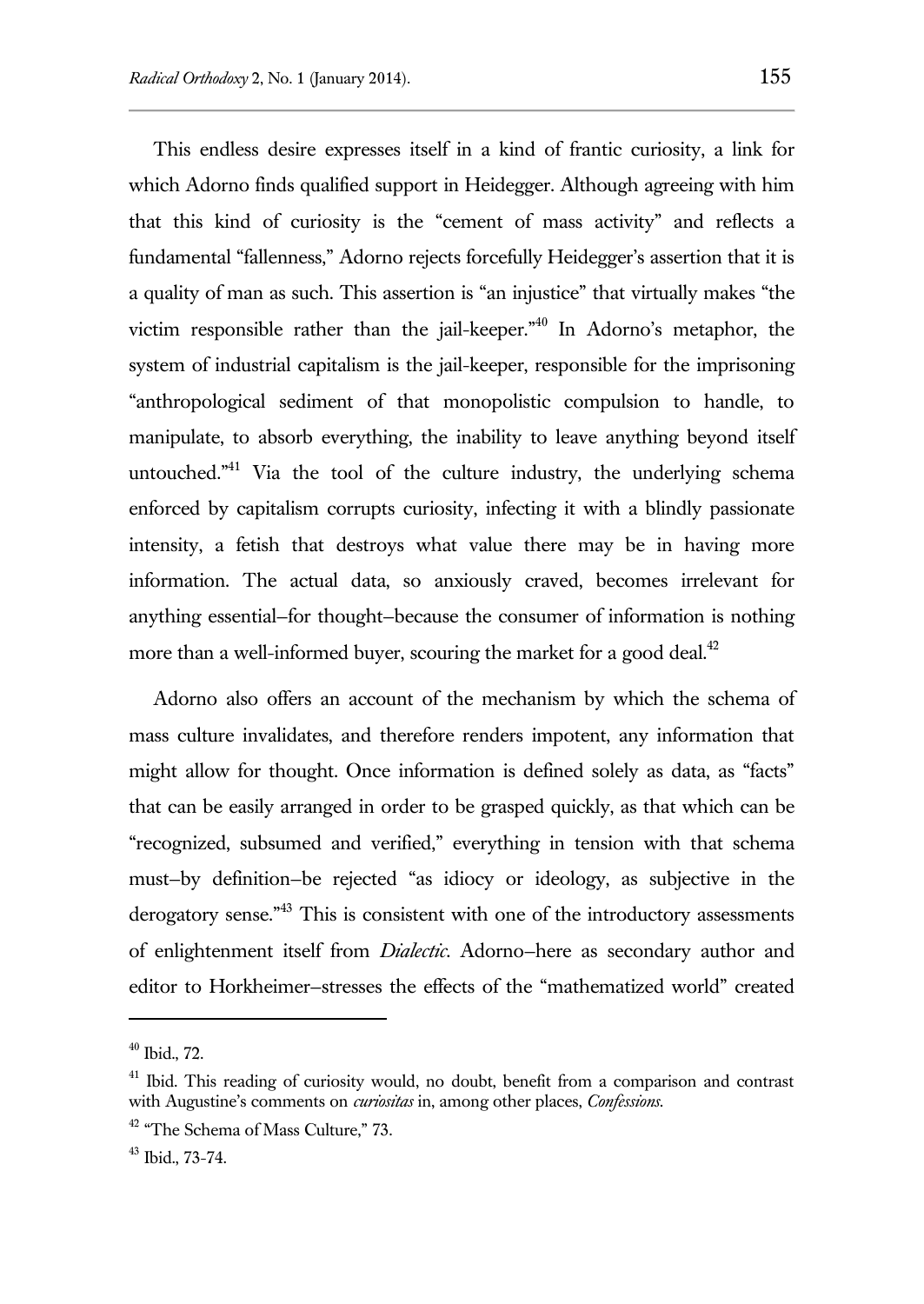by enlightenment. Just as "mathematics made thought into a thing—a tool," so the schema that harnesses mathematical reasoning for the purpose of twisting every aspect of life into a market exchange "makes souls into things."<sup>44</sup>

## **II. The Underlying Anthropology?**

In light of what Adorno claims about the culture industry—the reasons for its irresistible effectiveness and suffocating results—what kind of people must these be that they can be so utterly enslaved by the culture industry? What standard lies behind Adorno's diagnosis of a truly vicious people—those of the masses who love the bad generally and love precisely that which is bad for human life? What account of human life or anthropology supports such an explanation?

Adorno's characterization of the *people* who make up "the masses" is consistent throughout his analysis of the culture industry. For the most part, "plain persons" appear in a light similar to the following: "Capitalist production hems [the masses] them in so tightly, in body and soul, that they unresistingly succumb to whatever is proffered to them. However, just as the ruled have always taken the morality dispensed to them by the rulers more seriously than the rulers themselves, the defrauded masses today cling to the myth of success still more ardently than the successful." To Adorno, it is precisely in and because of their debased and pathetic condition as the ceaselessly abused that the victims of the culture industry have learned to *love* Big Culture. Just as Winston Smith learns to love Big Brother via merciless torture, Adorno claims that the "pernicious love of the common people for the harm done to them outstrips even the cunning of the authorities."<sup>45</sup>

<sup>44</sup> *DE*, 19, 21.

<sup>45</sup> *DE*, 106.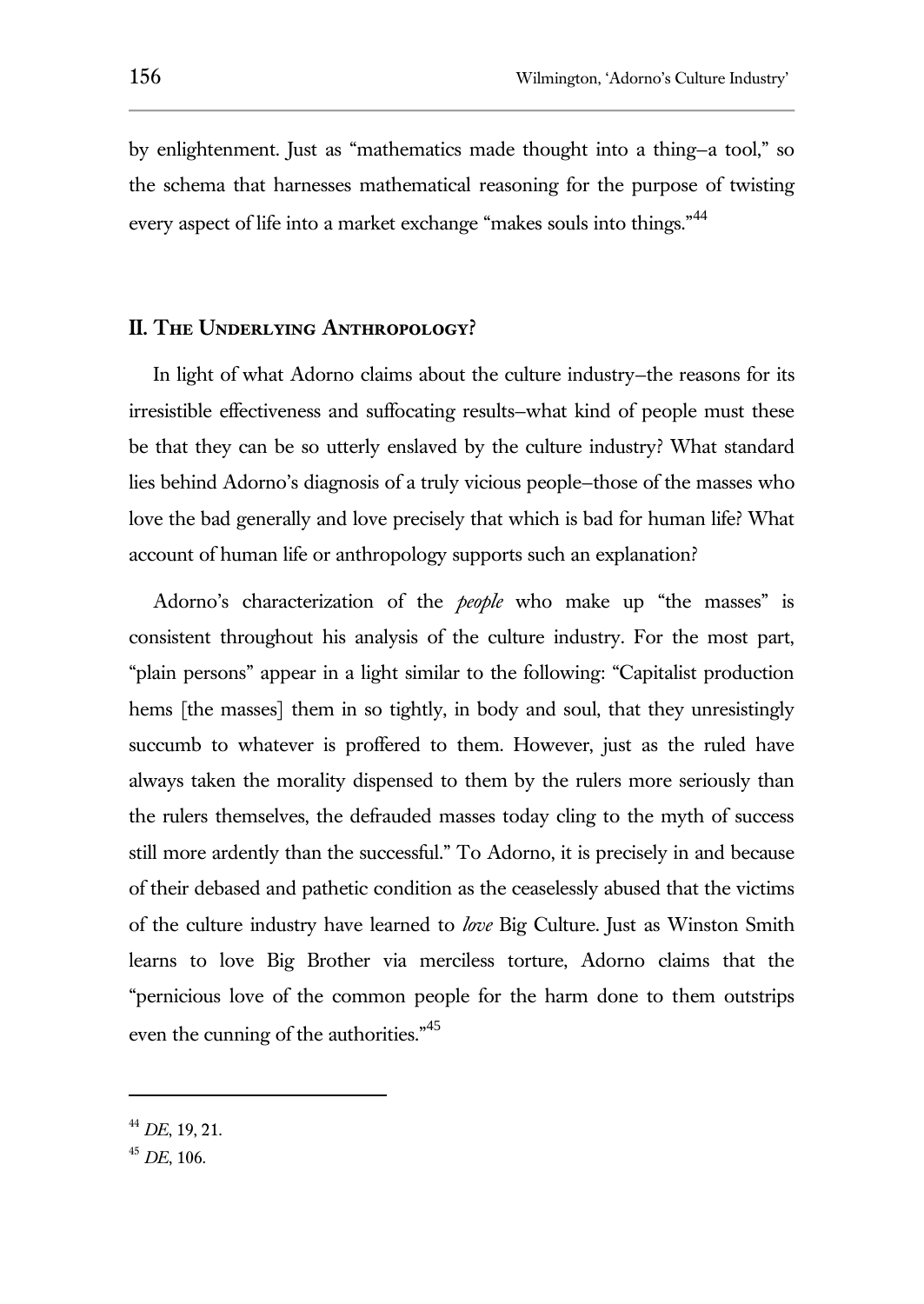Humans subjected to the culture industry are slaves who cannot even think without reinforcing their slavery; they are virtually Nazis already; they are victims of torture who love their tormenters *because of* the harm done to them; they are individuals whose individuality is an enslaving illusion forced upon them by a homogenizing machine; they take pride in that which debases them; they, especially Americans, know themselves as, and judge themselves by, nothing but their own market value and "find out who they are from how they fare in the capitalist economy."<sup>46</sup> Even—or maybe especially!—those who attempt to dissent or rebel merely underwrite the system by playing within its rules.

At the core of Adorno's account of the human is a highly nuanced deployment of a species of Marxian materialism in every context. Whether criticizing theology or positivism or the film industry, Adorno examines everything in terms of its attentiveness to, or mediation of, material historical conditions. For the effect this has on his account of human life, we may consider Adorno and Horkheimer's defense of the dialectic of Hegel's "determinate negation" in the chapter "The Concept of Enlightenment." Determinate negation

> does not simply reject imperfect representations of the absolute, idols, by confronting them with the idea they are unable to match. Rather, dialectic discloses each image as script. It teaches us to read from its features the admission of falseness which cancels its power and hands it over to truth. Language thereby becomes more than a system of signs.<sup>47</sup>

Rescued from Hegel's absolutizing and totalizing error, therefore, true dialectic is its own check on its own power, and the result is truth. However, we must ask which truth will necessarily wind up as the recipient of dialectic's power. It seems that the material conditions out of which this dialectic emerges

<sup>&</sup>lt;sup>46</sup> *DE*, 175. The number of possible counter-examples here is so staggering that one must wonder whether Adorno was at all serious with this claim.

<sup>47</sup> *DE*, 18.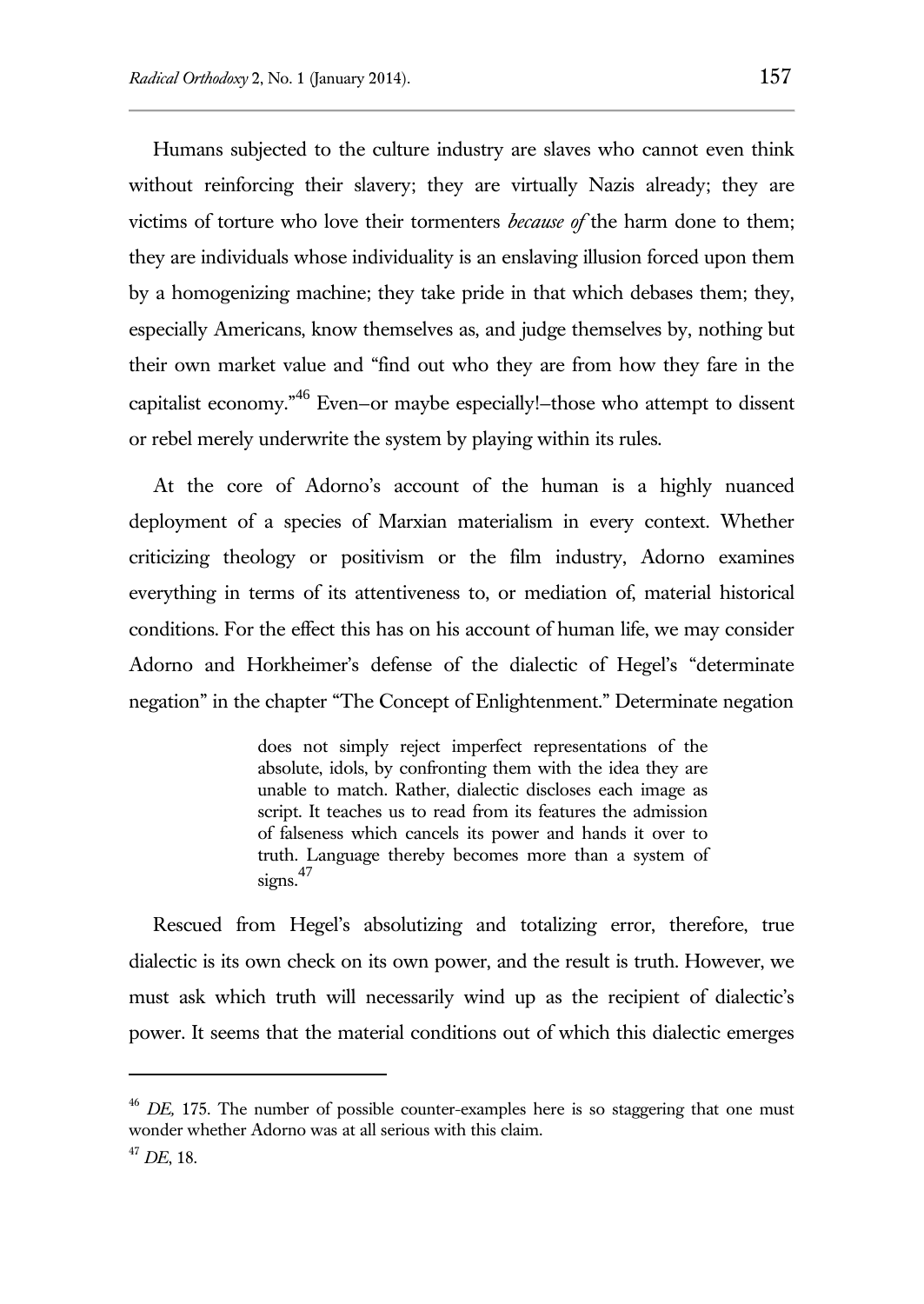would, in fact, predetermine what it recognizes as the truth to which it would hand over power. Despite the claim that no absolute idea stands behind his critique of the culture industry's representations, Adorno's definitions (of human flourishing and *telos*, especially) and understanding of human dynamics (epistemology, for example) are clearly guided by standards or ideals supplied to him by his own fundamental commitments: the definitions and dynamics of Marxist thought. The nature of Adorno's "truth" is such that it is simply not a part of, nor can it be recognized in or engage with, the capitalist society of the modern west.

Of course, Freud also plays an enormous role in Adorno's reading of a sociopolitico-economic pathology which seizes control of the most basic psychological processes and structures. While I cannot fully address Adorno's debts either to Freud or to Marx, one need only consider the fascinating overlap between the description of the schema of the culture industry and the theories of false consciousness, sublimation, sadism and masochism, and projection (among many others) in order to realize the importance of both theorists. Although Freud is crucial to understanding the psychological dynamics at work, Marx looms largest in the discussion of the culture industry because of his influence on Adorno's claims about the schema controlling the superstructures at the societal level. Christopher Craig Brittain, in his very sympathetic reading in *Adorno and Theology*, is right to suggest that for Adorno, the goal of all critique–even a critique of Marxian materialism itself—is to serve a focus on "concrete social reality and the emancipatory goals of Marxism" even while emphasizing "how difficult it is to get to the bottom of this social 'concreteness."<sup>48</sup>

So historical materialism, the primacy of the socio-economic/political material conditions, is the given standard. While this does not cause a problem

<sup>48</sup> Christopher Craig Brittain, *Adorno and Theology,* (London: T&T Clark, 2010), 31.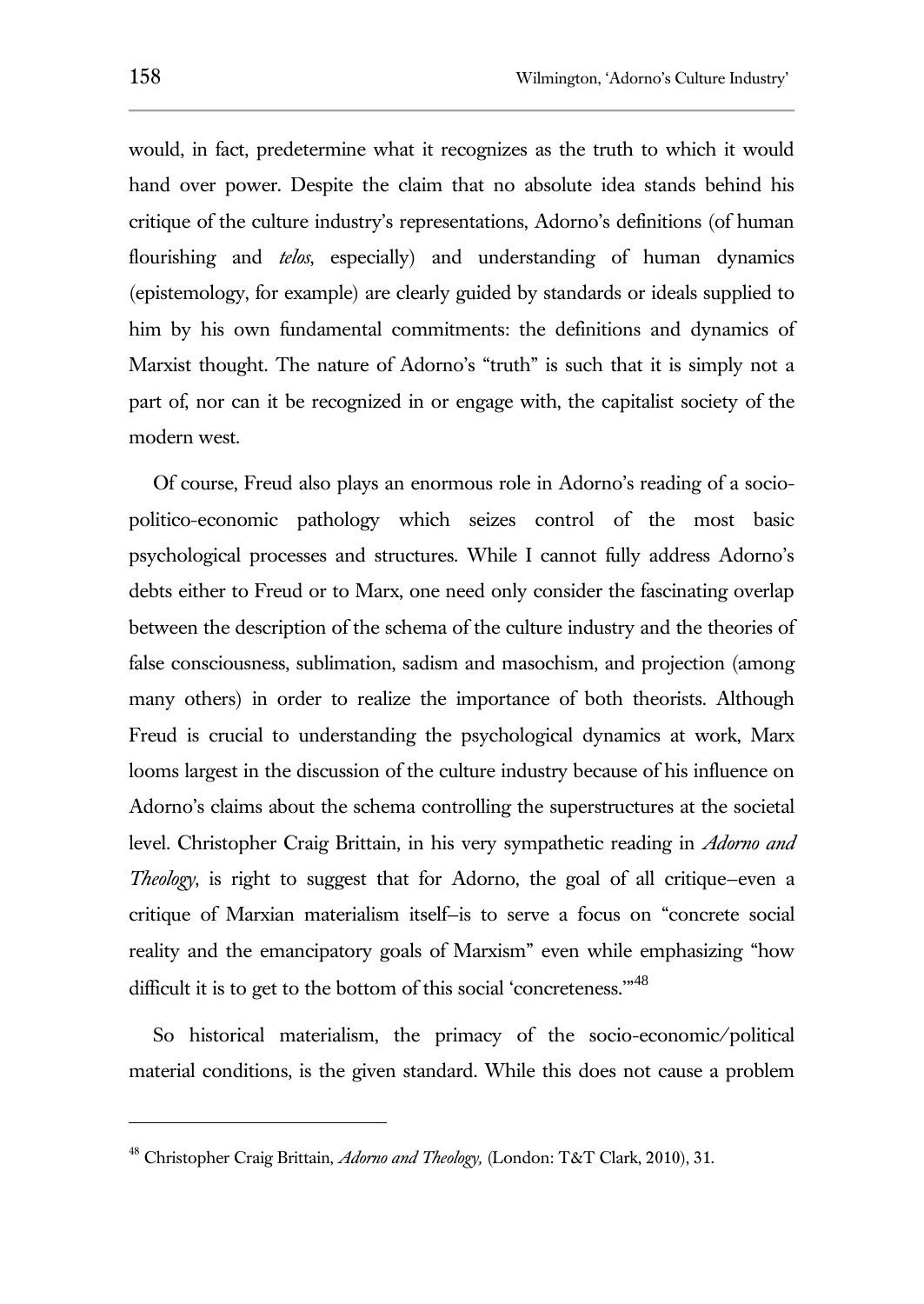in itself—every critique must have its normative standpoints—Adorno applies his standard in such a way that only something completely outside the industrial capitalist "current conditions" could even allow the possibility of true thought and freedom. In effect, Adorno surreptitiously advocates for his ideal—as much as he rejects the charge of utopianism—by "pathologizing" the alternative that was already winning the day by the mid-1940s.

# *Mere Shades: Life as death*

The anthropology underlying Adorno's analysis and critique provides him with mere shades as humans: the non-incarnate and bloodthirsty simulacra of humans Odysseus encounters in the Land of the Dead. Homer imagined this as the state of the masses of the dead; Adorno accepts this half- or non-life as the state of the masses of the living. Without a conceptually coherent account of transcendence, Adorno is trapped in a hermeneutical spiral—an infernal vision where even genuinely utopic hopes cannot escape, on the one hand, the potential for evil (seen in whichever genius demons assembled and maintain the conditions for capitalism), and on the other hand, the soulless, *imago*-less sheep that make up the vast masses of humanity.

The reason for his entrapment helps us see the most important limitation in Adorno's critique: because of his definition of humanity and of truth, and his commitment to a brand of materialism as the standard against which he judges everything, he must see key elements of human flourishing, and even of human thought, as completely contingent upon a social order. This is not a question of identifying better or worse social orders—for Adorno, the material conditions under capitalism create a system under which human flourishing and life itself are not possible. Although he refuses to adequately describe an alternative social order, the standards against which he judges and condemns "current conditions" adhere within rigid parameters.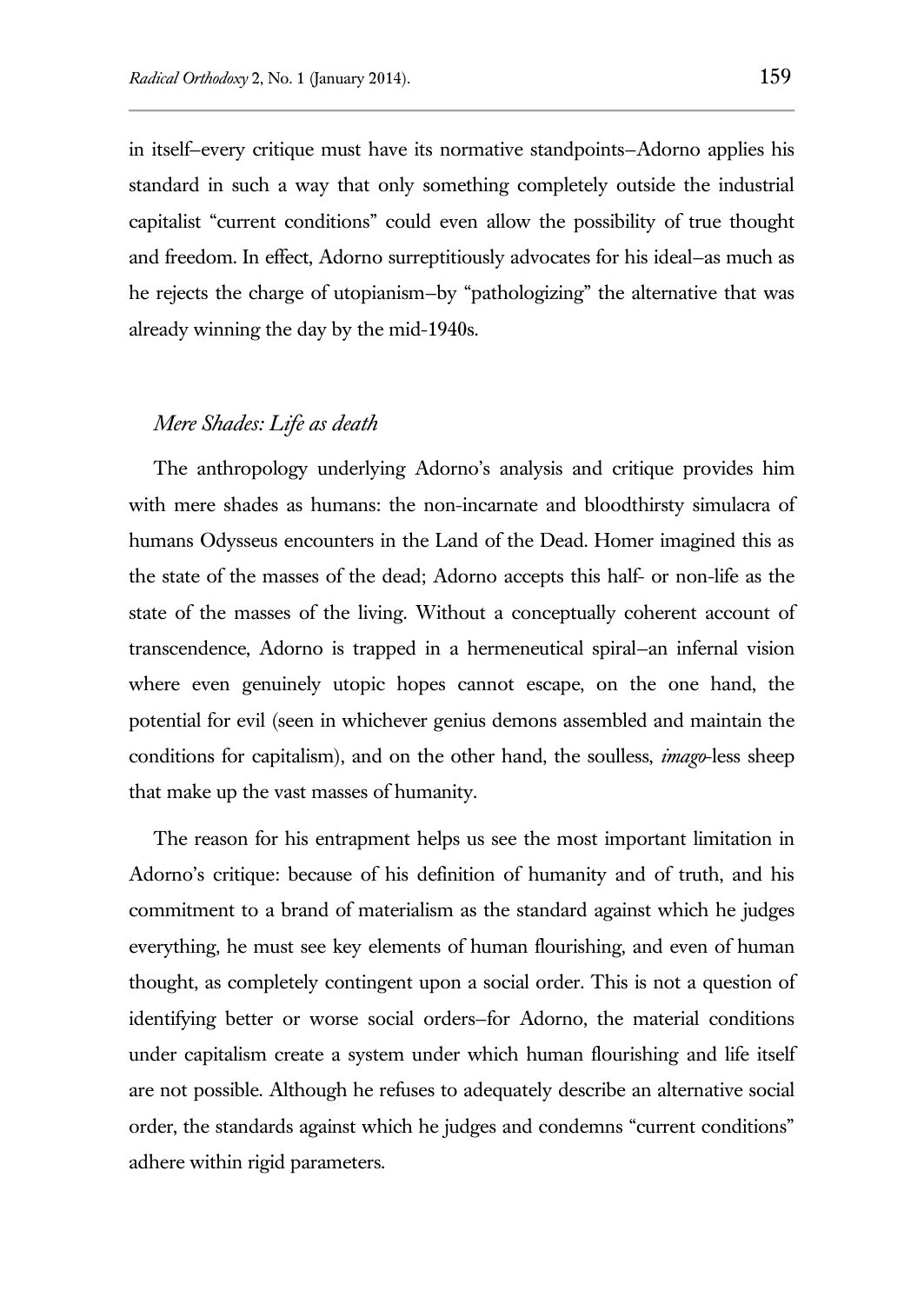Where he rightly diagnoses a strain of anti-mythological enlightenment thinking that reduces truth to the quanta of mathematics, he cannot escape the quanta of his own preordered formulae—a system of categories and dynamics in which human life is utterly bound to the material realities of economic and political power. Himself afraid of the "myth" of the non-material transcendent, Adorno binds truth to the earth and explains away any account of genuinely transcendent truth as another system-underwriting cog in the machine. Although more of the truth may one day be revealed under the right (economic/political) conditions, it is already—and has always been—present, susceptible to discovery in material reality. The materialist schema at the core of his epistemology and anthropology is at least as effective a jail-keeper as industrial capitalism: it makes humans entirely responsible for freeing up the truth (or at least more of it) because there is no truth that is beyond humanity.

Ultimately, Adorno cannot trust the human because he cannot give an account of human life that includes anything other than the already-present. All that can possibly change (within Adorno's anti-transcendent materialist cosmology) is only what already is within humanity. Thus the boundaries to Adorno's undefined eschaton are purely human: capitalism, industry, class, etc. In the absence of something like the Christian claim of Incarnational transcendence—something that is both materially present in history and really transcendent of all human experience and language—he is left with a notion of life enslaved to the materially present. He must hinge his critique of the closed system of the culture industry upon a standard of truth, excellence, freedom, etc., that exists in a place Totally Other than anything within the system.<sup>49</sup>

 $^{49}$  On this topic, see a fascinating article by Rudolf J. Siebert, "The Critical Theory of Society: The Longing for the Totally Other," *Critical Sociology*, 2005, 31: 57-113. Siebert tracks, approvingly, the need for transcendence as such (i.e. whatever gives the mere possibility of transcendence) in critical theory over against Hegel's appropriation of Christianity as "the religion of freedom" (82). In doing so, I believe Siebert provides an excellent resource for a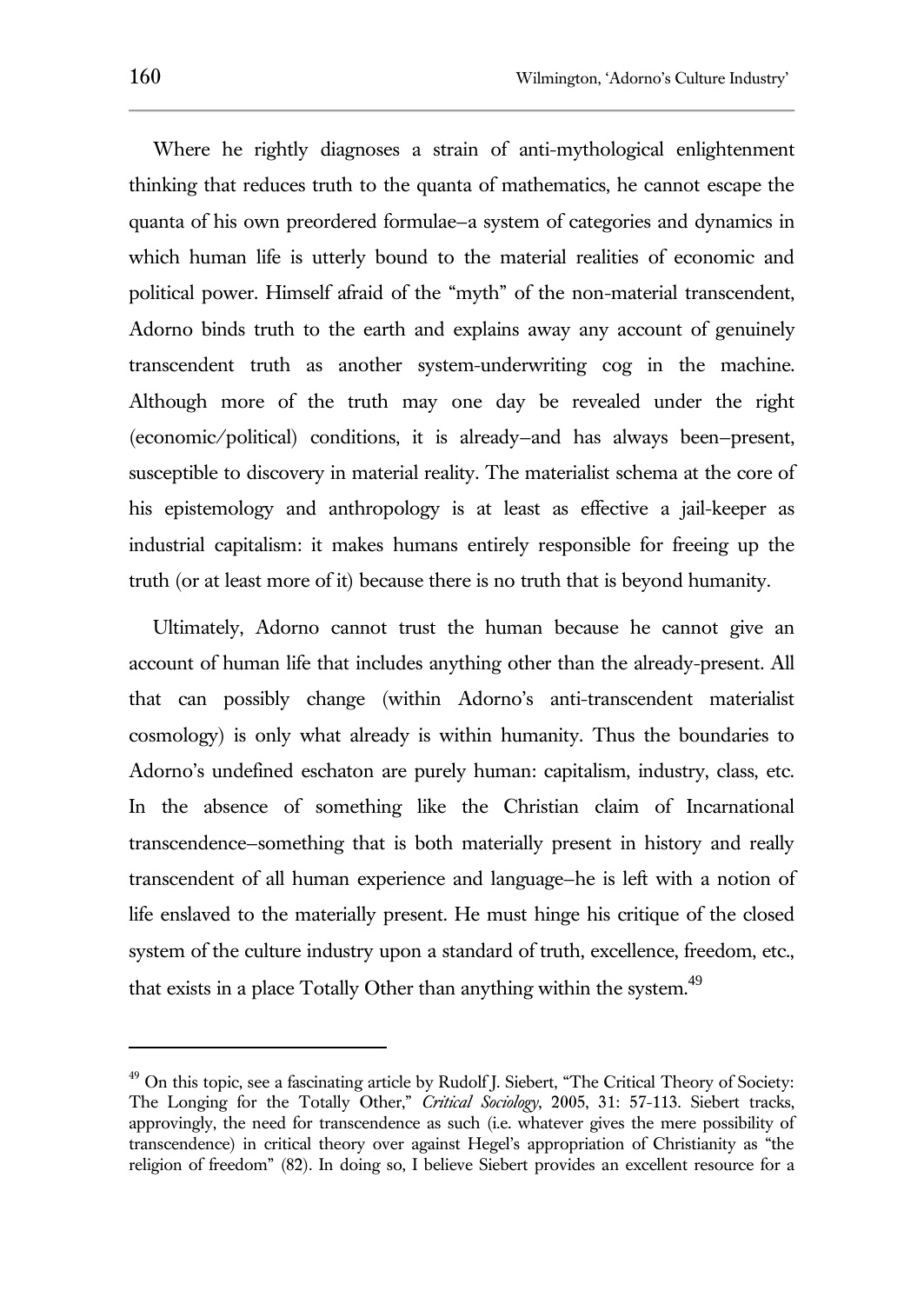l

But since even this Totally Other must already be entirely (and paradoxically) contained within the human, the Other must be merely the unrealized potential of the human. In other words, Adorno's "Totally Other" is merely a future and developed part of the "Same." When the Apostle Paul can cry out from within his own "closed system" of doing what he does not want to do and failing to do what he wants, he can give an account of why the standard against which he judges himself is good: the standard is not human. Similarly, when he cries out, much as Adorno tries to cry out, "Who can deliver me from this body of death?" Paul does so with both real despair and real hope—the question is, after all, "rhetorical" and directed at the transcendent source of the standard. By limiting himself to the merely material, Adorno destroys the human by limiting it to the merely human. By limiting himself to the merely human, Adorno destroys the hope he seeks to stimulate.

# **III. Why Theodor Can't Swing: A Jazz Critique of Adorno's Anthropology<sup>50</sup>**

In this final section, I offer a tentative analysis of what I believe could have been an opportunity for Adorno to encounter a cultural phenomenon capable of guiding him to a more fruitful analysis of culture. I suggest that the underlying anthropology explored above predetermined Adorno's inability to hear jazz music as anything but a typical product of the culture industry. It is

larger critique of Adorno's so-called turn to "negative theology" as a desperate, but ultimately incoherent, grasping at something outside his own totalizing system. Needless to say, this critique goes far beyond the scope of the current study.

<sup>50</sup> I do not treat here Adorno's characterization of jazz as, quoting Nietzsche, "stylized barbarism" (*DE*, 101), nor his theories about the significance of jazz as dance music ("On Jazz," 170-171), nor his some of his wilder assertions about the socially unconformed element of jazz, i.e. the androgynous or bisexual voices of the instruments: "In undermining genital sexuality, the mechanism of mutilation and integration undermines the primary gender differences" ("On Jazz," 173.) See "On Jazz," in *Night Music*, Rolf Tiedemann, Ed., (London: Seagull Books, 2009), 118-176.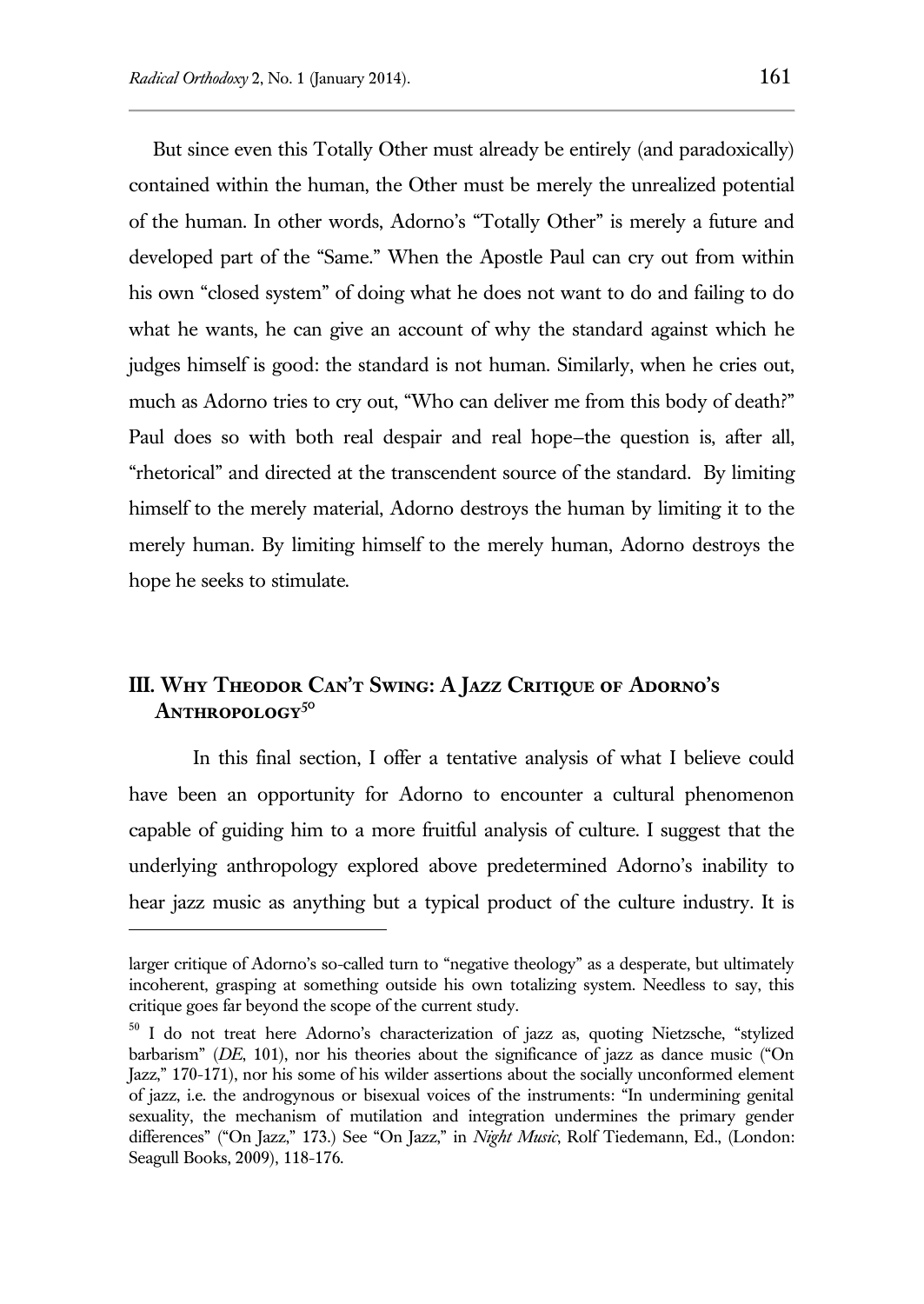important to recognize that jazz was the target of special scorn from Adorno. In essays and books that span his entire career, he attacks jazz, calling it, as noted above, one of the two most characteristic products of the culture industry. For Adorno, then, jazz is an exemplary representative of that which destroys even the possibility of human thought, freedom, and progress. As James Buhler noted in a substantial 2006 essay, many, if not most, of Adorno's supporters have grown increasingly nervous, confused, and apologetic about this topic. Although I am in agreement with Buhler that these supporters have apologized for or defended Adorno for the wrong reasons, I disagree with Buhler's defense of Adorno's position as ideologically consistent in its demand that jazz should perform critique (as defined by Adorno). $51$ 

In the first place, Adorno offers a bad musical analysis in which he associates jazz with the superficial effects and false uniqueness characteristic of the products of the culture industry. Thus, when he hears the rhythmic innovation of jazz, which he treats as mere syncopation, he hears it as a superficial variation which seeks only to distract us from the unrelenting unity of the "underlying beat." Lost here is any kind of awareness that the "underlying beat" is itself dynamic—at the very least, it swings, and all great jazz musicians swing differently—regardless of whether one associates the underlying beat with drummers or bass players.<sup>52</sup> But to Adorno, "the underlying beat" is a stand-in for the unifying sameness of industrial production methods. He writes about jazz rhythm as if an electronic metronome could fulfill the same function.

<sup>51</sup> James Buhler, "Frankfurt School Blues: Rethinking Adorno's Critique of Jazz," in *Apparitions: New Perspectives on Adorno and Twentieth-Century Music*, Berthold Hoeckner, ed., (New York: Routledge, 2006), 131-150. "Jazz, his critique tells us, cannot be redeemed through facile appeals to syncopation, improvisation, spontaneity, and so forth; we must listen instead for the ironic sound of critique, for the blue note that mourns the loss of the individual to the collective" (150).

 $52$  Consider the vast differences among the "underlying beats" of drummers Zutty Singleton, Jo Jones, Max Roach, Elvin Jones, and Tony Williams, or of bass players Jimmy Blanton, Charles Mingus, Ray Brown, and Christian McBride.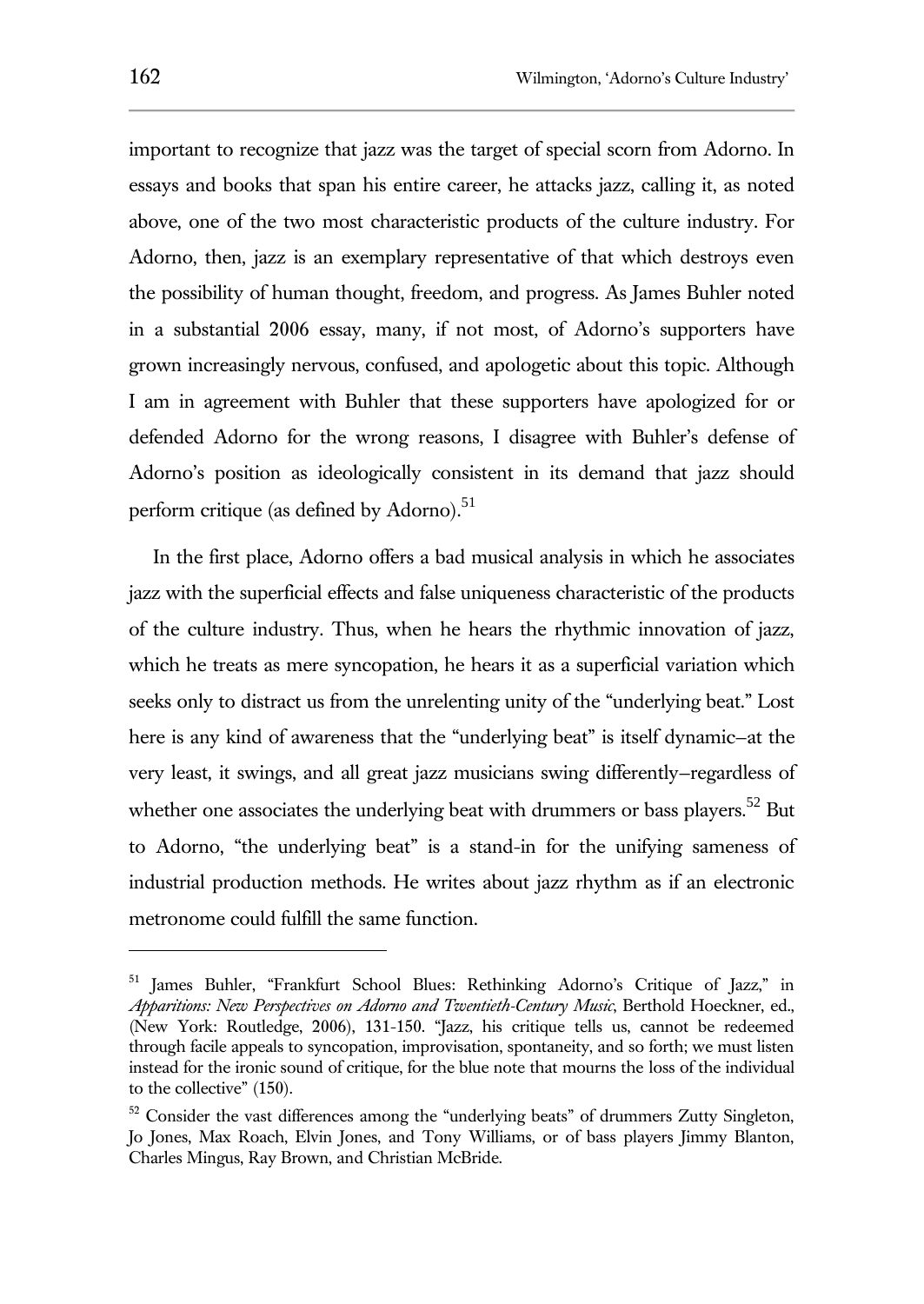Furthermore, when Adorno does address the phenomenon of swing, the basic rhythmic propulsion of all jazz, in the lead voice or melody as the mere effect of "syncopation," he theorizes it into something unrecognizable to the actual practice of performing (or listening to) jazz music. According to Adorno, syncopation "mocks the act of stumbling while elevating it to the norm," an assessment in line with his claim that jazz "[f]undamentally. . . present[s] the selfmockery of man." From this analysis he concludes that jazz aids the culture industry's goal of forcing everyone to "show that they identify wholeheartedly with the power that beats them."<sup>53</sup>

Aside from his incredibly reductionist account of swing as mere syncopation, it is hard to determine just what Adorno is talking about. Swing, as much as it can be defined in the terms and notation of Western tradition, is much closer to a series of eighth-note triplets, in which the first two notes are tied together, than it is to basic syncopation. Furthermore, Adorno is deaf to the complex, multilayered and subtle cross-rhythms that result from the interplay of these implied triple meters within "normal," 4/4 time. These are far from superficial "effects." Other than badly performed jazz or novelty pieces from the 1920s or 1930s, the comparison of the varied rhythmic fluidity of swing to stumbling is simply absurd—any knowledgeable jazz fan could rattle off a list of names that prove Adorno wrong (Louis Armstrong, Ben Webster, Stan Getz, Miles Davis, etc.).

<sup>53</sup> *DE*, 123-124.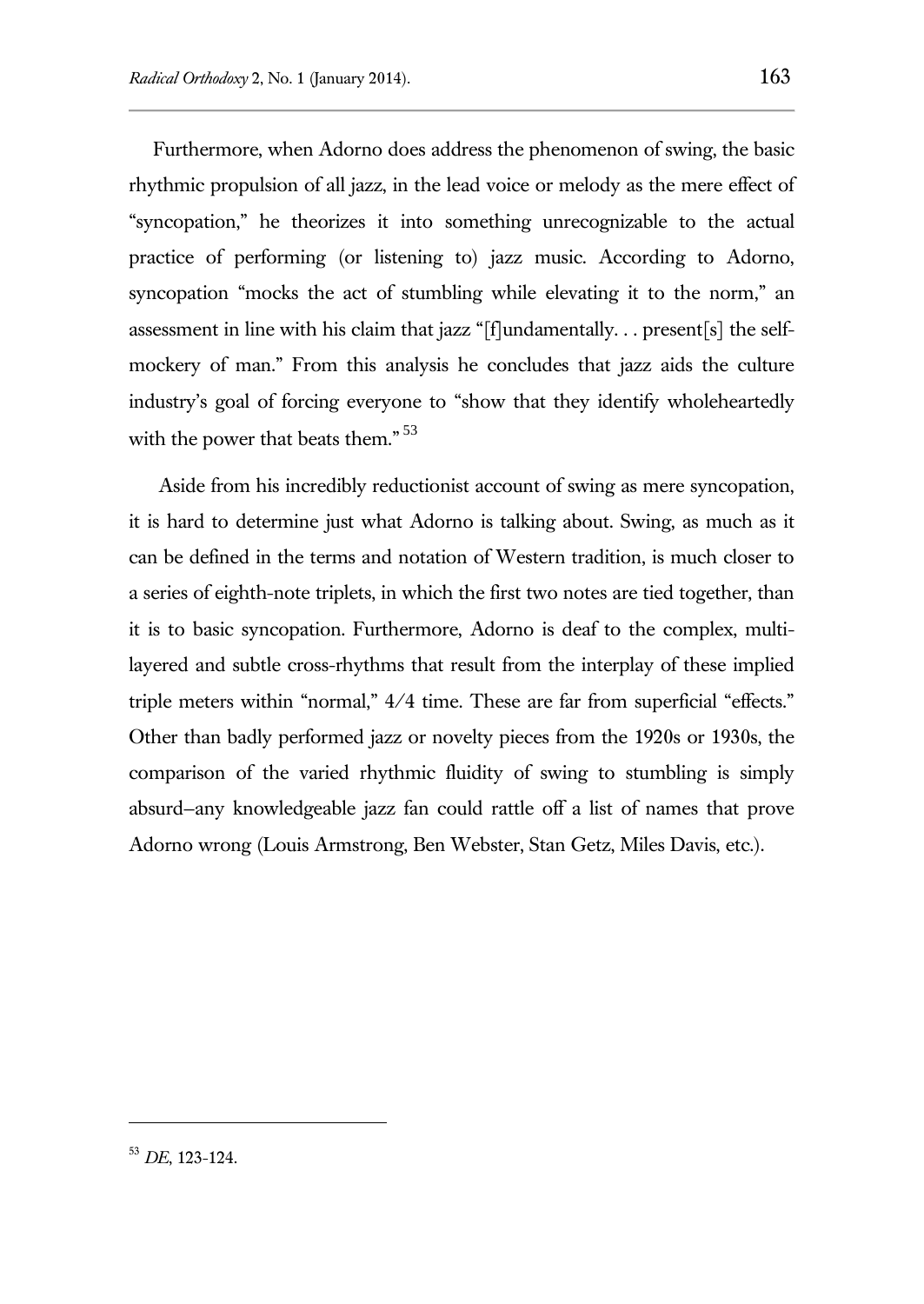# *Freedom in the Groove<sup>54</sup>*

There is much more to be said about the deafness to the purely musical components of jazz, but I will move now to some of the more theoretical aspects of Adorno's critique. He rejects entirely the notion that jazz improvisation is an expression of real individuality—or even real improvisation itself. Comparing it to the false individuality of the carefully groomed and presented film star, Adorno refers to the "*standardized* improvisation in jazz," in which "pseudoindividuality reigns."<sup>55</sup> Similarly, he rejects the notion that the improvisational character of all jazz, or the importance of improvised solos, negates his claim that all jazz reiterates a merciless drive to unity and conformity. Since some of jazz is written down, and since the solos continue to use the repeated harmonic framework of the composition, Adorno sees improvisation as yet another distracting and superficial effect that disguises the commodifying sameness of every industrial product.

As Robert Witkin notes, Adorno finds that the mere presence of a somewhat fixed harmonic framework underlying improvisation is proof that jazz provides "the quintessential examples of pseudo-individualization," pseudo-spontaneity, pseudo-safety, and pseudo-freedom.<sup>56</sup> To Adorno, entirely new melodies, rhythmic sub- and superstructures, tonalities, and the frequent use of alternate harmonic relationships are merely superficial distractions—momentary substitutions "for the underlying schema that can always be perceived behind

<sup>54</sup> My analysis in this section is deeply indebted to Jeremy Begbie's *Theology, Music and Time,*  (Cambridge: Cambridge Univ. Press, 2000). My gestures toward a competing "Jazz Anthropology" are inspired by reading Begbie's chapter "Liberating Constraint" through the writing of Albert Murray. See *Stompin' the Blues*, (New York: Da Capo, 1976), *The Omni-Americans*, (New York: Da Capo, 1970), and *The Blue Devils of Nada*, (New York: Vintage, 1997).

<sup>55</sup> *DE*, 124-125.

<sup>56</sup> Robert W. Witkin, *Adorno on Popular Culture*, (London: Routledge, 2003), 105. In all of my citations to Witkin, he is drawing from Adorno's essays "On Jazz," and "On Popular Music."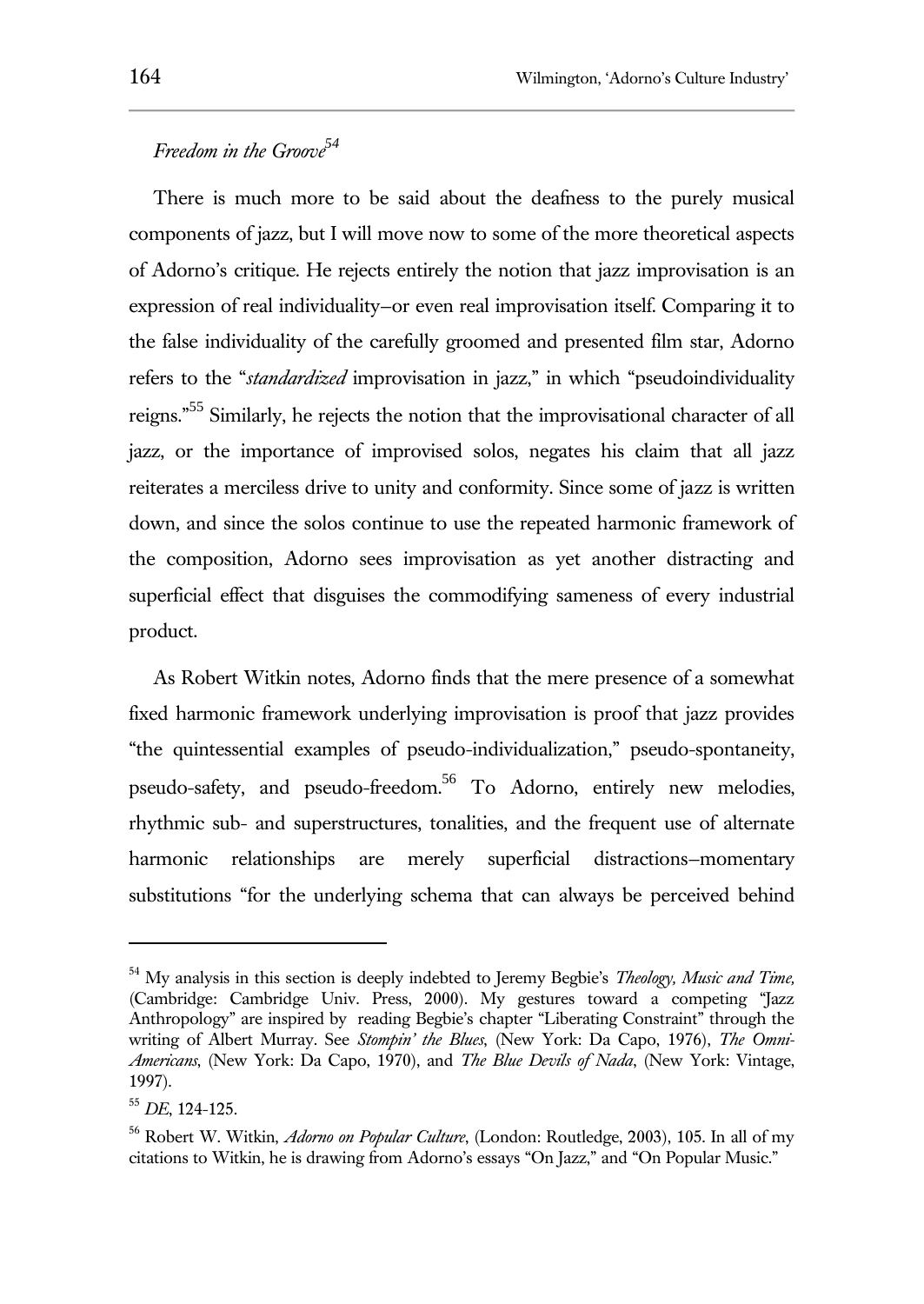them."<sup>57</sup> However, both here and in his strange misunderstanding of harmonyas false identity that displaces moments of possibly transcendent discrepancy—we find another weakness of Adorno's account of human life.

Harmony, even at the level of mere musical tones, always relies on both relation and individuality in a cooperative performance. A chord is the sound of relationship; relationality is the actual substance of harmony: an F, an A, a B, and an E-flat must maintain their F-ness, A-ness, B-ness, and E-flat-ness in order to have the relationship that creates harmony. If any of those notes stop being thoroughly and identifiably "themselves," the resulting chord (a characteristic F dominant chord with a "flat-5<sup>th</sup>" or augmented  $4<sup>th</sup>$ )-the material reality of the relationship—is destroyed. In fact, when Adorno criticizes the "blue notes" of jazz (which he derisively labeled "'dirty,' 'false' or 'worried'") or the dissonance of Wagner, he undermines the very notion of dissonance in order to oppose a totalizing, unifying underlying norm, "the naked scheme," against which a note sounds dissonant.<sup>58</sup> Apparently, only the utterly autonomous and rootless sound—one that relies on no normative sonic environment whatsoever, much less a tradition of tonality—can be judged as true and free of a commodifying schema.<sup>59</sup>

If we do not follow Adorno in his rejection of all musical tradition on this topic, we can hear other possibilities for the same issues with which he is concerned. Where mere individuality cannot destroy harmony, however much it ignores or tries to deny it, relationality that denies the absolute necessity of

<sup>57</sup> Ibid.

<sup>58</sup> Witkin, 105-106.

<sup>&</sup>lt;sup>59</sup> Though I cannot discuss it in detail here, Adorno's advocacy for such notions is clearly rooted in one strand of mid-20<sup>th</sup> century 12-tone dogma – a school of musical thought infused with an ideological fervor for rejecting much of the western musical tradition. His writing on Schoenberg, though not blindly adoring, identifies Adorno as deeply sympathetic with the movement.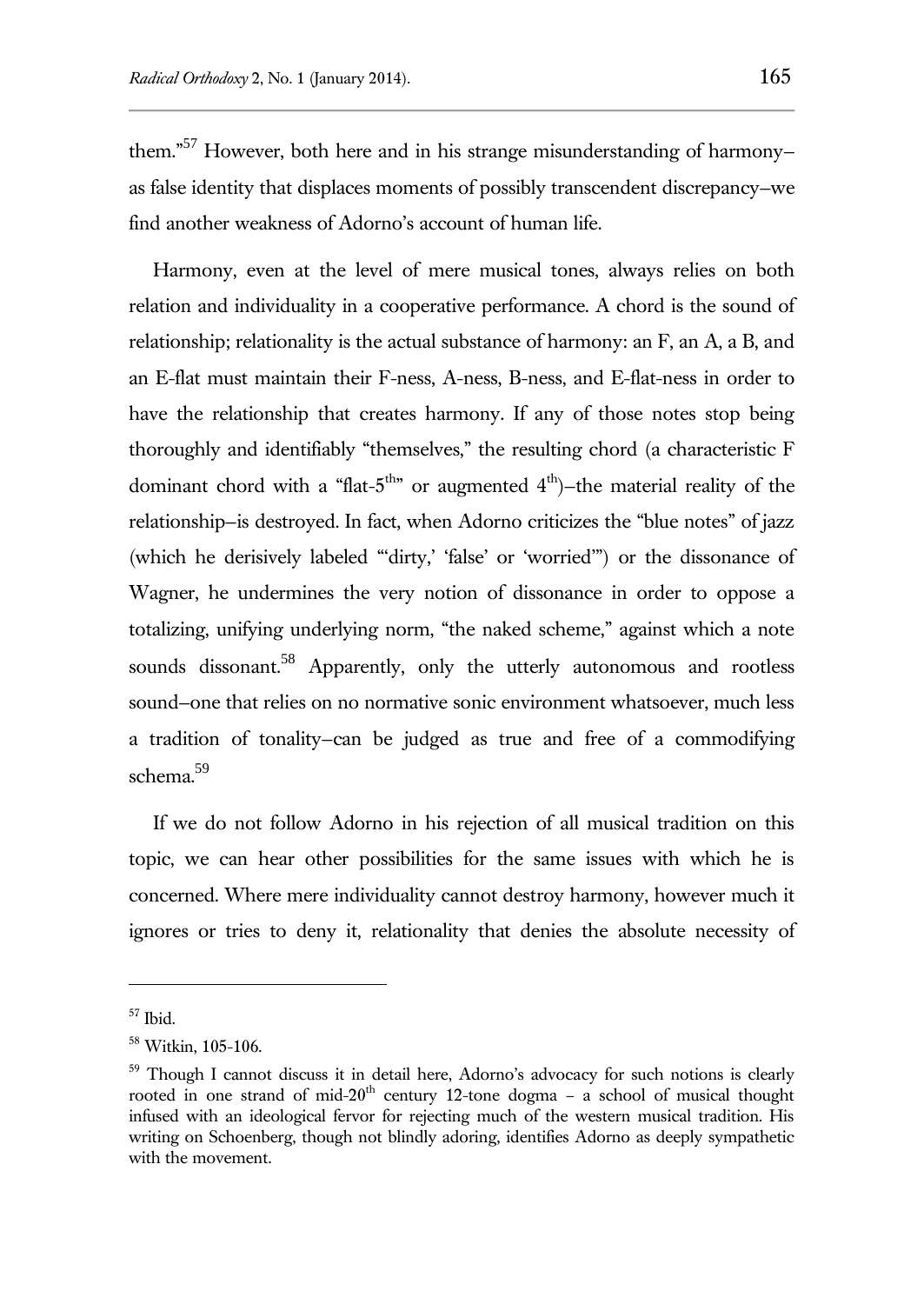individual identity does destroy harmony. So, on a larger and unbelievably more complex scale, jazz improvisation offers a model of relational, cooperative individuality (or of individuated relationality) and freedom. Obviously, human musicians are capable of being aware of their individuality-in-relation and their relationality-as-individuals. As Jeremy Begbie has shown, music allows us a different experience and concept of relationality and time.<sup>60</sup> When people are making music together, thereby inscribing their human relating within the dynamics of musical identity and relation, we can see an alternative *way of being* that transcends the limits of other modes of human relating—all the while remaining rooted in materiality (via the bodily involvement of music-making and the physical components of hearing and making sounds).

Just as Adorno misses the implications for individuality and relation in basic harmony, he misses the further implications for freedom and social structure in the improvisational notion of "freedom in the groove"—where the artistic creation is the actual sound of negotiation, concerning a common good, not market economics (as his reductionist account argues): the negotiation among individuals in relation and every musician's negotiation with freedom and structure, creation, and tradition. This aspect of jazz aesthetics would require a separate essay to explain, but the relevant point here is the relationship of the artist to the tradition and to the immediate, relational conditions of creation. For Adorno, to be "in a groove" is to be stuck in the service of some preordered and ordering system (hence his theorizing of the "underlying beat" as a tyrannical force for unifying sameness). For jazz musicians, even being "*locked* into the groove" brings freedom *precisely because* it is an experience of altered temporality and relationality among the musicians in which the freedom of creation and

l

<sup>60</sup> Obviously, throughout this section, I draw from Begbie's writing, especially from *Theology, Music and Time*, 85-97, but also from his many lectures and musical demonstrations of theological concepts and possibilities.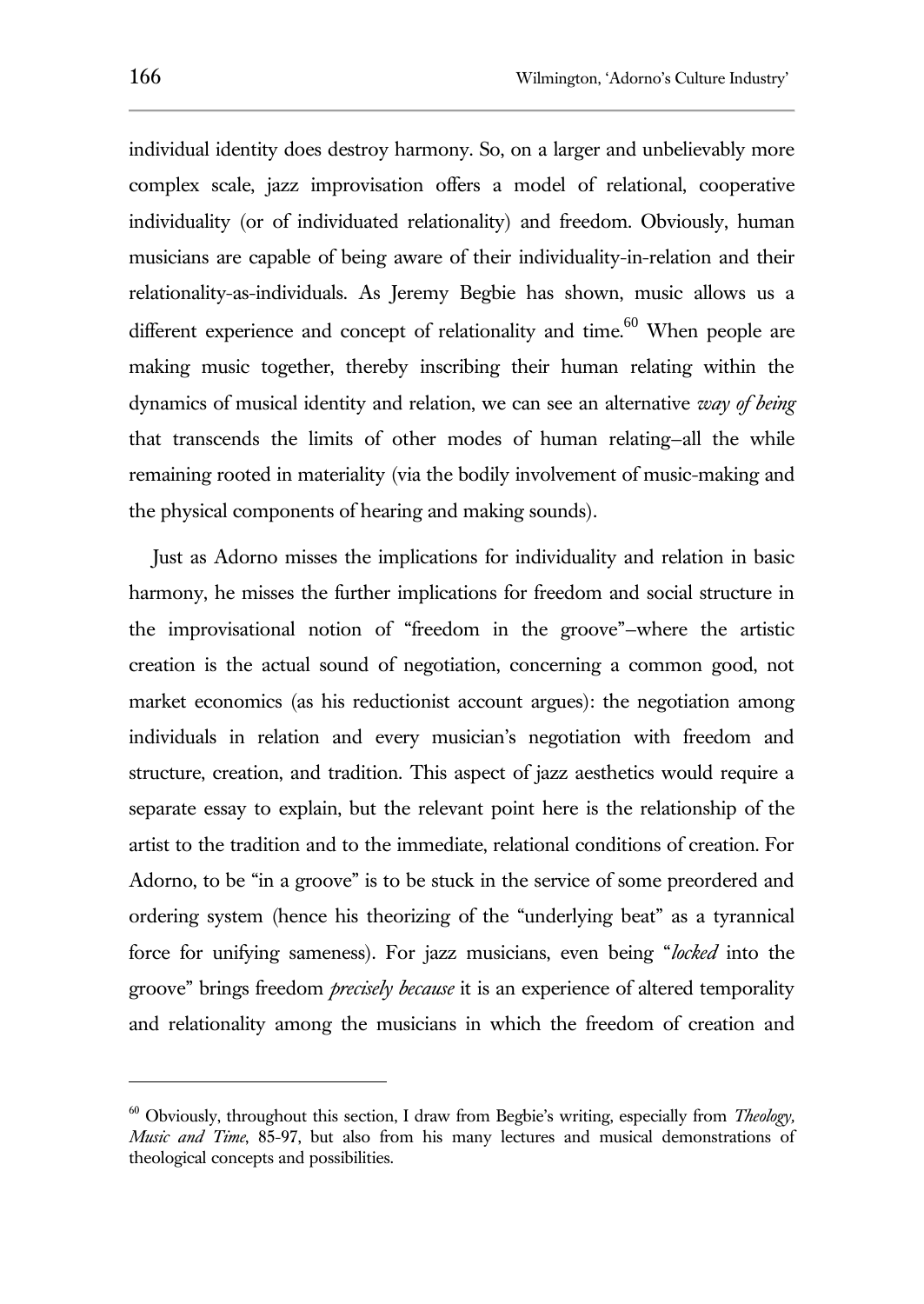expression is simultaneously individualistic and communal. Tradition and innovation, freedom and structure, virtuosity and emotion, theory and practice, are all performed—they are played, in play, at play, and played with.

There is much more to be said on this topic, but in order to conclude this whirlwind, selective presentation of Adorno's critique of jazz, we can observe how Adorno responded to his critics, who defended jazz as an art form autonomous from the culture industry that tries to exploit it. Buhler points to multiple essays in which Adorno simply accuses these defenders of jazz of "forgetting the origin in commerce" or of ignoring "the historical circumstances of production."<sup>61</sup> Furthermore, any attempt to develop a terminology that disproves Adorno's assessment merely proves Adorno right, since developed terminologies merely prove the existence of an "expert class" devoted to obscuring the insidious standardization of jazz's pseudo-individuality and pseudo-freedom.<sup>62</sup> The fundamentally ideological analysis is fully displayed in a response that manages to butcher both history and aesthetic judgment in its assertion of systemic intentionality: Jazz "asserted itself as the upper bourgeois form of contemporary vulgar music" *in order to* fulfill an ideological function of the culture industry. "[T]o conceal the commodity character and alienated manner of production. . . Jazz was to evoke the appearance of improvisational freedom and immediacy in the sphere of light music."<sup>63</sup>

l

 $61$  Buhler, 119-120, quoting from "On the Social Situation of Music," and "Perennial Fashion – Jazz."

<sup>62</sup> Witkin, 105.

 $63$  Quoted in Buhler, 119-120, from "On the Social Situation of Music."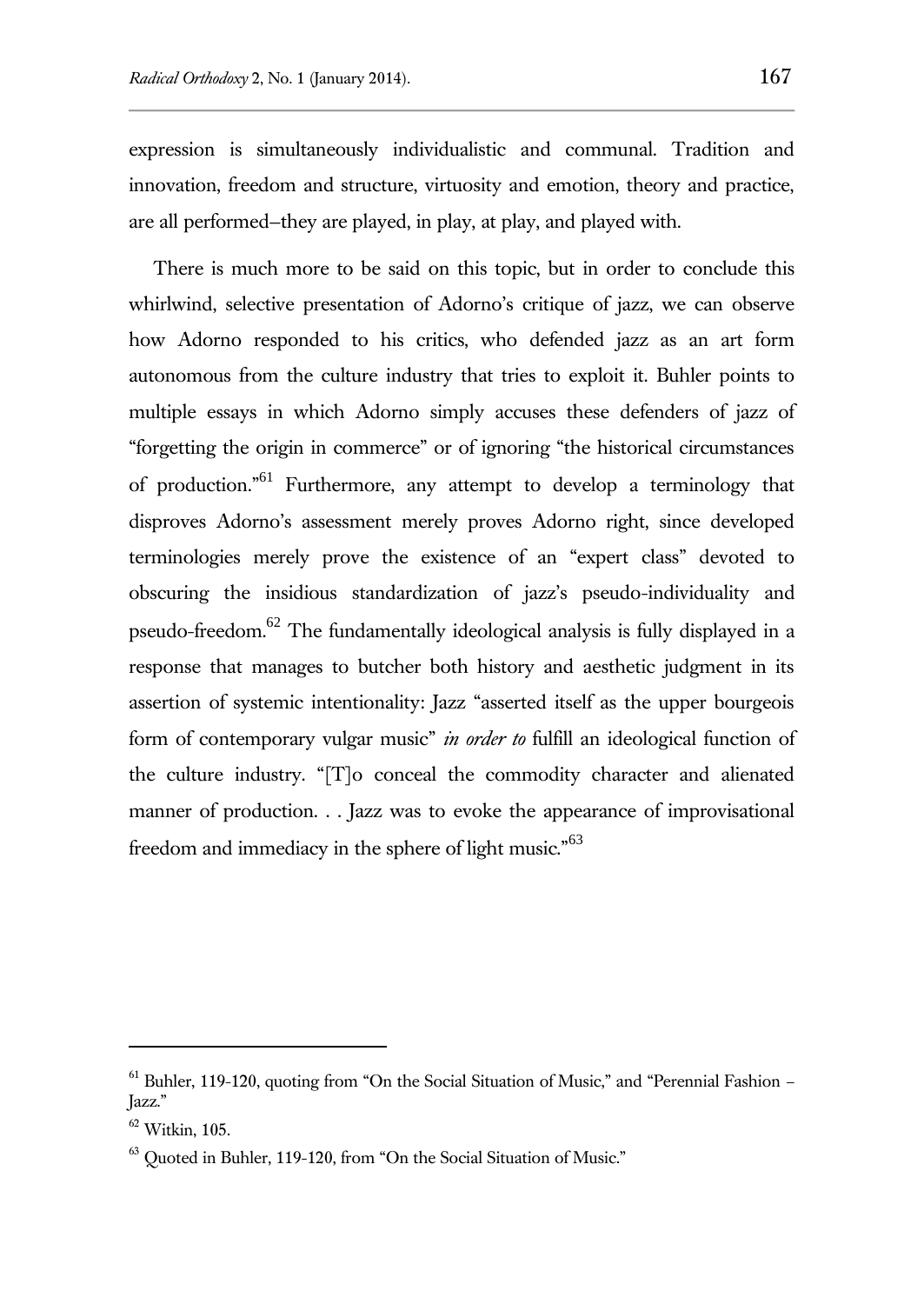l

#### **Conclusion**

Regardless of one's sympathy (or lack thereof) for Adorno's commitments or judgment of his musical literacy or aesthetic sensibilities, it seems hard to deny that ideology predetermined Adorno's reaction to jazz. Were I to present, via Albert Murray and Ralph Ellison, the best counterarguments about the social significance of jazz, its aesthetic enactment of heroic action in the face of adversity, its insistence on artistic sophistication as a response to existential questions, and so on, Adorno's rebuttal is already prefabricated: any justification or defense of jazz cannot rescue it, because it was created, or at least easily appropriated, under material conditions ruled by industrial capitalism. This deafness is a *result* of the anthropological foundations underlying Adorno's hermeneutic, according to which humans under these conditions could not create something that escapes the demonic domination of a system rooted in a schema ruled by commodification and exchange value. Nevertheless, I submit that where no life should be found—the supposedly salted brimstone field of industrial capitalist America—a hybrid musical style emerged that embodies, and performs in new modes, artistic excellence and freedom, and provides a rich social model of individuality in community.

I believe that jazz confronts Adorno's anthropology with a unique moment of cognitive dissonance—or perhaps a decisive intervention. The question becomes, "Why does Adorno launch, and then sustain over the course of 30 years, such a strangely wrongheaded attack?<sup>64</sup> Consider his anthropological hermeneutic: where humans are so susceptible to a cultural/societal system run from beneath by an economic principle, and where the culture industry is such a closed system

<sup>&</sup>lt;sup>64</sup> At a certain point (the late 1940s, perhaps), it may be fair to say that Adorno simply focused on shooting down critics of his positions on jazz. Instead of engaging any new developments in the music over the next 20 years, he was content to point out the inconsistencies or errors of his critics.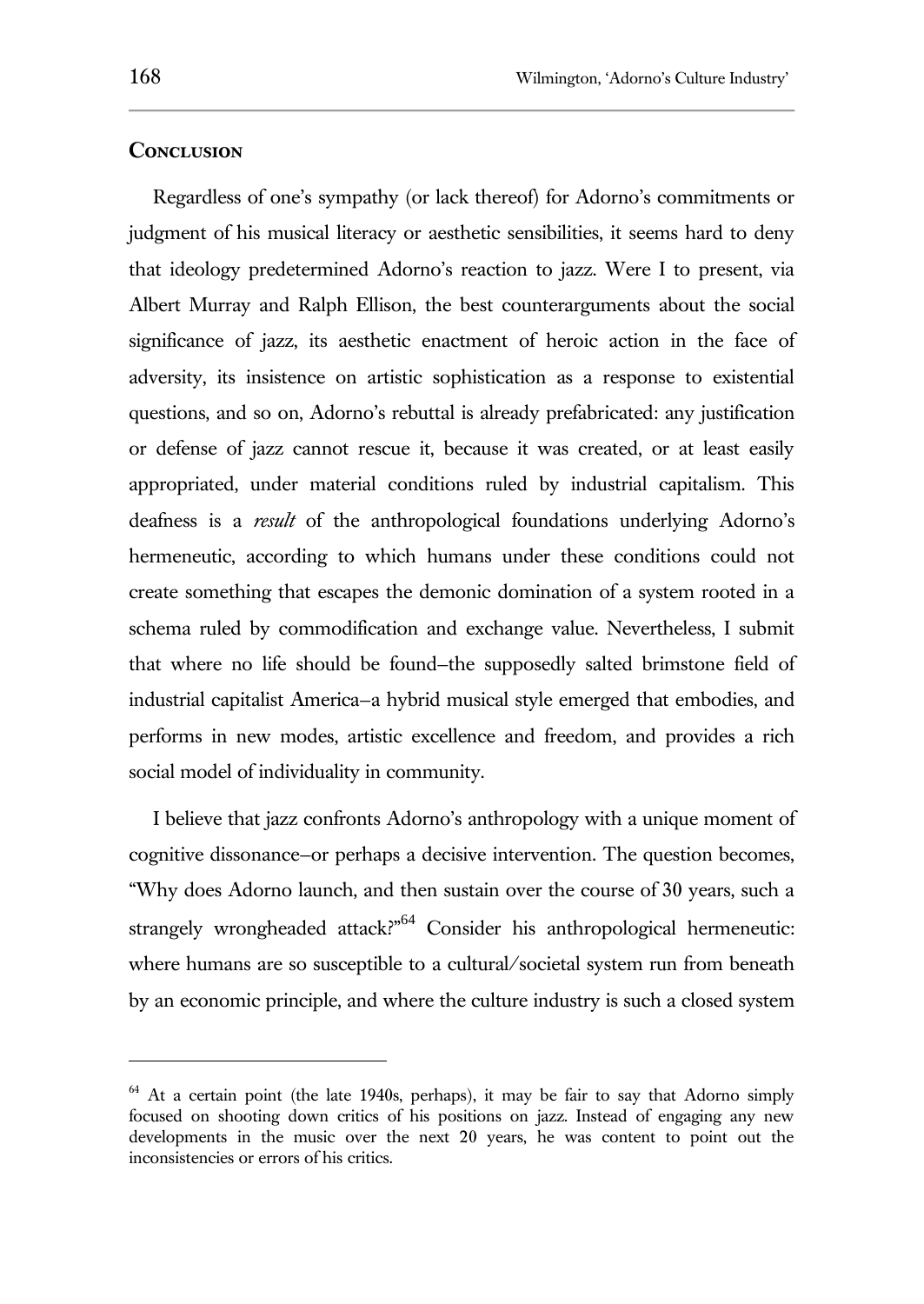that thought is not even possible, he allows these theoretical "givens" to predetermine his actual experience of jazz. In turn, his distortion of jazz aids his feedback loop of cultural analysis and conceptual theorizing. Rather than an actual encounter with jazz, Adorno arrives—aural filters in place—bent on finding nourishment for his theory, a totalizing monster which does not cease to be totalizing (as many Adorno apologists claim) simply because it does not explicitly offer an alternative ideal toward which synthesis might progress.

What does this failure with regard to the specific details of Adorno's engagement with jazz (one of the two "most characteristic forms of mass culture") suggest about his overall analysis of the culture industry? Although I believe that my final assessment here holds true for non-Christians, too, I will limit my focus to Christians in order to contrast specific anthropologies. For Christian theologians or philosophers hoping to sound the alarm about aspects of the Enlightenment project and its associated economic or political systems, Adorno is a highly problematic source for diagnostic description. Remember, for Adorno, churches—all churches and *the* Church, not merely "bad" churches—are part of the culture industry. By turning to Adorno, either explicitly or by accepting and repeating his assertions, diagnoses, and conclusions, Christian scholars import his anthropological assumptions in the form of implicit definitions, limitations, and standards.

Where Christians must begin an anthropology from the recognition of a transcendent Creator in whose image humanity was created, Adorno cannot allow for any real transcendence at any point. It is therefore ironic that the only theology Adorno wants (eventually) is an empty "transcendence" that he must have to get out of the closed system he serves (the mere possibility of which is denied by his own presuppositions) —a moment of the possibly-other that comes from nowhere (a filthy past which should preclude its existence), arises in a cesspool (in which it could never be recognized) and points to nowhere and no